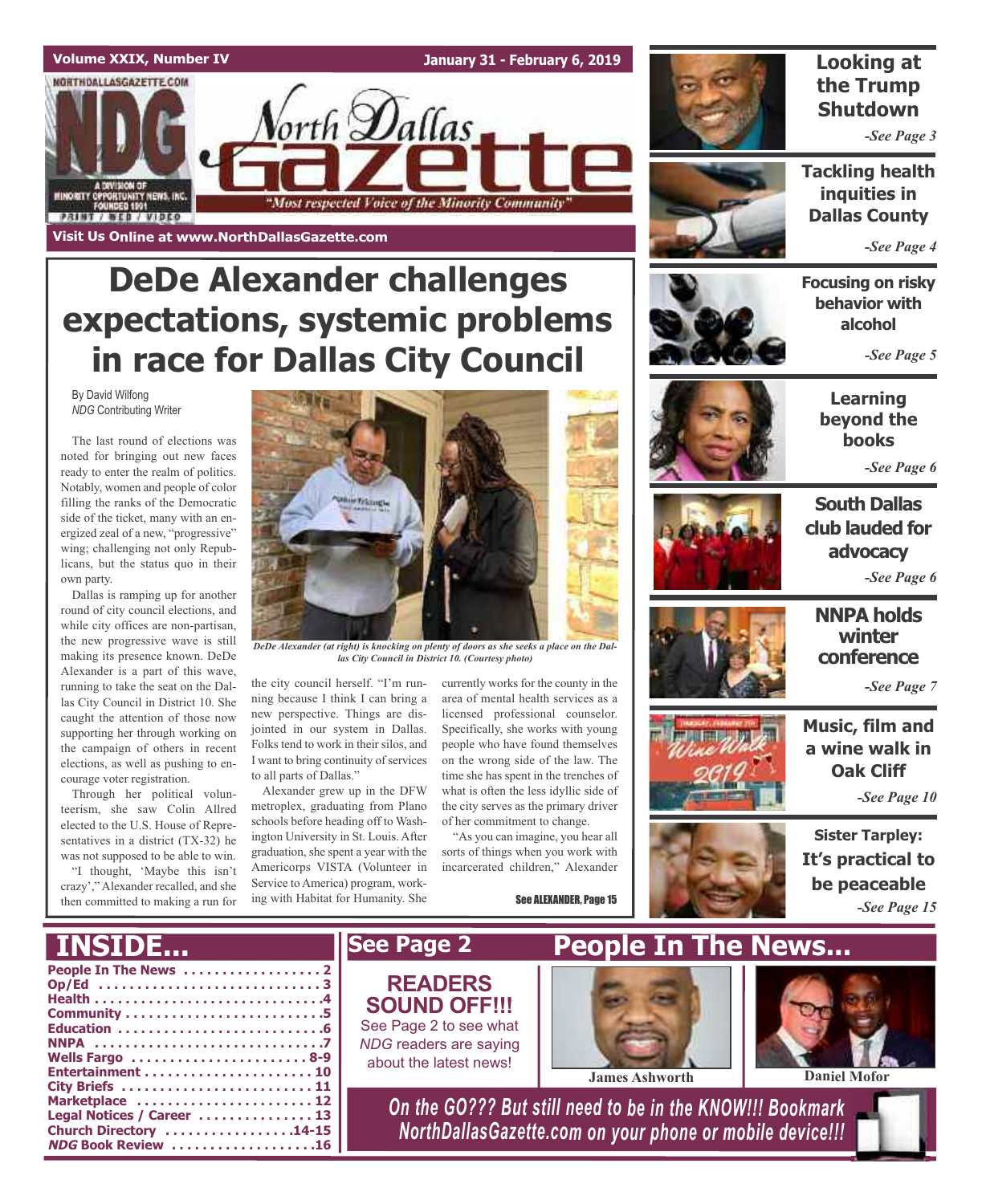### **People in the News www.NorthDallasGazette.com**

## **James Ashworth**

Southwest Airlines Co. this week announced several leadership changes. This at a time as foundational leaders passed away this month. First, founder and former CEO Herb Keller passed away at the age of 87 on Jan. 3. Over the weekend, his successor, James Parker, as CEO and led the country during the shake-up following the September 11 attacks in 2001, died unexpectedly following dinner with friends on Jan. 25.

Vice President Customer Support & Services Chris Wahlenmaier has an-

## **Daniel Mofor**

Don Morphy, a Dallasbased custom and ready-towear menswear label, was awarded the prestigious "Rising Star" award in menswear on Jan. 24, by Fashion Group International ("FGI") at Cipriani 42nd Street in New York City.

Former Rising Star menswear winner Kerby Jean-Raymond presented the award to Don Morphy Founder Daniel Mofor, in a venue filled with the top fashion designers, editors, and influencers in the



nounced his plans to retire. Wahlenmaier joined Southwest in 1989 and has served in a number of capacities and departments, including

world.

Don Morphy's win will mark the first time in history that a Dallas-based label has won the Rising Star Award in the menswear category at the annual tions and Vice President Ground Operations, prior to becoming Vice President Customer Support and Services.

With Wahlenmaier's departure, James Ashworth has been promoted to Vice President Customer Support & Services. Ashworth joined Southwest from Air-Tran in 2012, where he served as the General Manager of the Atlanta Call Center prior to joining Southwest as Senior Manager Center Operations in 2012. He most recently served Southwest as Managing Director Customer Support & Services.

Southwest has promoted

awards in New York City.

The 22nd Annual FGI awards presentation was held at Cipriani 42nd Street. Legendary American fashion designer Tommy Hilfiger served as the keynote speaker, along with appearances by Phillip Lim, Jennifer Bandier, and many other celebrated figures within the fashion industry. "Tommy Hilfiger said

earlier to always follow your passion and your dreams," Mofor said in his acceptance speech. "Almost two years ago on January 31, 2017, I was a full-time computer engineer at Wal-

Vice President Technical Operations. Nitschke oversees the Maintenance Operations and Engineering Departments which plan and care for the airline's fleet of more than 750 aircraft, along with a new department within the Tech Ops organization—Tech Ops Planning & Performance. In his six years at Southwest, Nitschke has led the Tech Ops Department through a number of major initiatives, including the integration of the AirTran fleet into Southwest's and launching the Boeing 737-800 and 737 MAX 8, as well as ongoing efforts such as planning and

Landon Nitschke to Senior

mart – so I quit my job to focus on this full-time."

The FGI Rising Star awards are an annual event celebrating the "extraordinary accomplishments of emerging talents whose creativity and vision" are realized in the categories of accessories, beauty/fragrance entrepreneur, fine jewelry, home furnishings/product innovation, menswear, retail, and womenswear.

"It is a great honor and a dream come true to win the FGI Rising Star Award in menswear," Mofor said. "It's great to see that the passion and hard work is equipping the airline for Extended Operations, or ETOPS, and implementing a new technology platform and suite of tools for its maintenance manuals and procedures.

Justin Jones has assumed the role of Vice President Tech Ops Planning & Performance. In this role, Jones is responsible for Field Services, Maintenance and Fleet Planning, Maintenance Reliability, Business Intelligence, and Strategic Planning for Technical Operations at Southwest Airlines. Jones most recently served as Vice President of Operational Strategy & Performance. He began his

definitely paying off. This award has honored those who have been in business long before me, and I hope that it will not only boost the morale of my business, but also make Don Morphy

Mofor and the Don Morphy label are indefinitely on

Mofor was recognized by Fashion Group International of Dallas as a "Rising Star" nominee in Men's Fashion for both 2018 and 2019, and as one of Dallas' top 6 designers to watch for 2018. The brand is also the national celebrity favorite to

a household name.

the rise.

Southwest career 17 years ago and has held Leadership positions in Revenue Management and Pricing, and he also has experience in Interactive Marketing and Aircraft Operations.

Southwest is also promoting Mark Wibben to Vice President Engineering and Programs. Wibben will lead the Engineering, Fleet Management, and Maintenance Programs Teams. In this role, Wibben is responsible for the configuration and maintenance program of Southwest's fleet, with the objective of delivering Safe, reliable, and ontime aircraft for the airline's operation.

the stars (Emmitt Smith, Bishop T.D. Jakes, NBA's Dwight Howard, etc.) and to the everyday gentleman desiring a flair for details.

This year's Fashion Group International Rising Star Awards was sponsored by Hearst Magazines, Hilldun Corp. and Tory Burch. Past Rising Star winners have included Tory Burch, Phillip Lim, Derek Lam, Thom Browne, Joseph Altuzarra, Jason Wu, and many more who have crafted successful businesses and are now household names.

# **NDG Readers Sound Off...**

### **U.S. Democracy and the Don Dictatorship**

Great article Ed. I predicted when Trump was elected that it would destroy the Republican Party. I think that is happening. *-- Bob Fitch* via Facebook

*(Thanks I appreciate the compliment. Its happening slowly. - Ed Gray)*

**Events scheduled throughout DFW to h**tin Luther King, Jr.

Sadly, what is NOT talked about at these events



is how it has been proven in Federal Court (1999 - Memphis) with a jury trial that the government was involved with the assassination of Martin Luther King, Jr.

The facts are there. The transcript is on the King Family website. The Judge

of the trial (now famous) adamantly talks about some of the evidence.

Why is this not discussed by our local elected officials or in our schools? It is not "fake news", but proven fact.

Here is a 50 minute summary video "Truth At Last: The Assassination of Martin Luther King".

https://www.youtube.co m/watch?v=3TLkpQd-i0U

Fortunately, on MLK DAY, 2019, many high profile celebrities and people of prominence released a statement to Congress. You will recognize many of the signatories. "Kennedy and King sors Call for Congress to Reopen Assassination Probes" http://realhistor-

yarchives.blogspot.com/20 19/01/kennedy-and-kingfamily-members-and.html The reason that injustice

prevails with these assassinations, is because publicly elected officials and common citizens are too weak to talk about them.

Martin Luther King, Jr. would have spoken out. How about you?

> **To share your opinion visit**



*For the 411 in the community, go to www.northdallasgazette.com*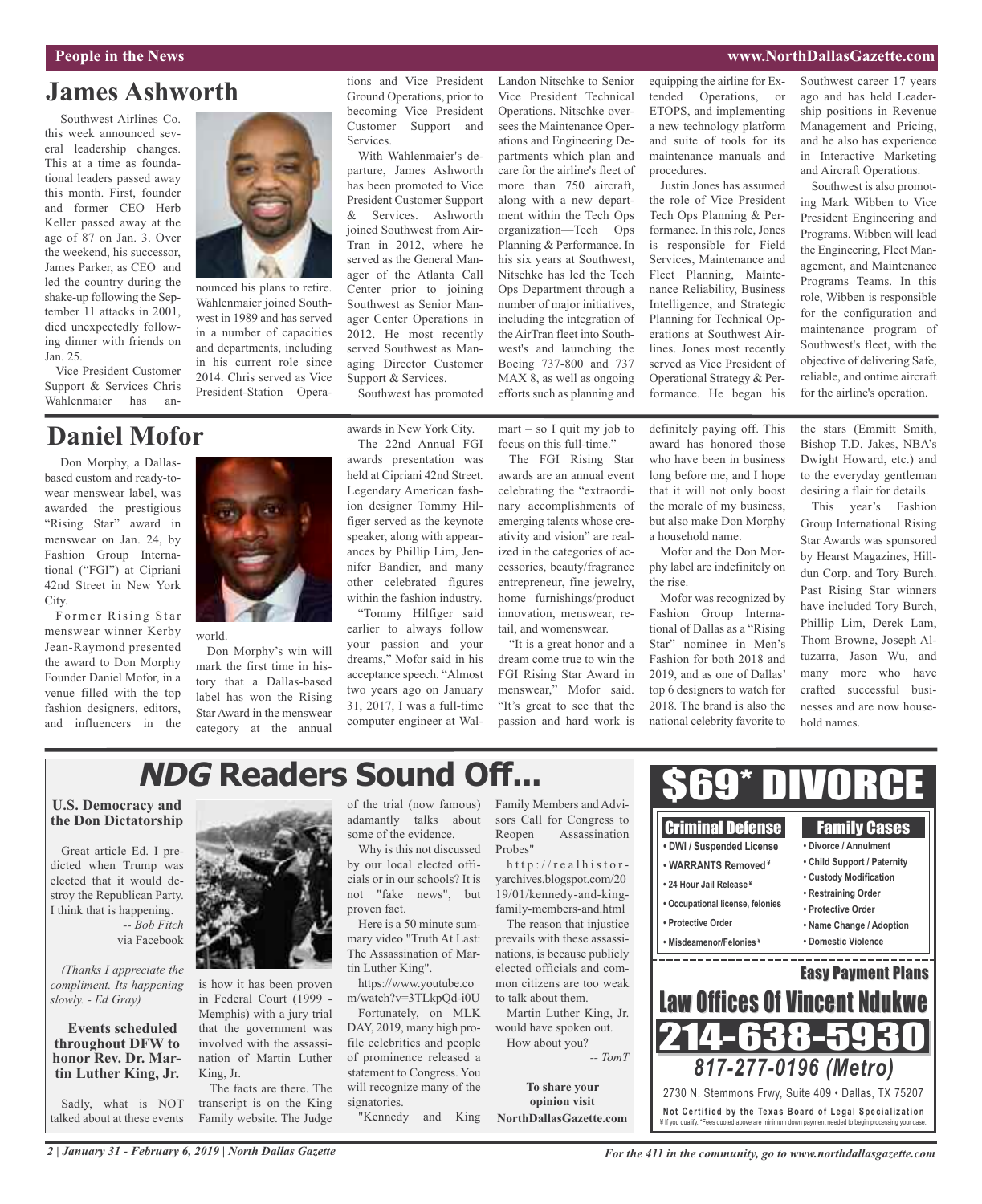### **www.NorthDallasGazette.com Op-Ed**



Phone: 972-432-5219 - Fax: 972-509-9058

*"Do what you say you are going to do ... when you say you are going to do it."*

**Publisher's Office:** publisher@northdallasgazette.com

**Sales Department:** marketing@northdallasgazette.com 972-509-9049

**Editorial Department:** editor@northdallasgazette.com

### **Online:**

www.NorthDallasGazette.com www.twitter.com/NDGEditor www.facebook.com/NorthDallasGazette www.pinterest.com/NDallasGazette www.instagram.com/NorthDallasGazette

## STAFF

**Chairman Emeritus** *Jim Bochum 1933 – 2009*

**Published By**

*NDG* **Senior Columnist** *Ed Gray Minority Opportunity News, Inc.*

> **Editor** *Ruth Ferguson*

**Web Master** *Todd Jones*

**Community Marketing** *Nadina Davis*

**Account Executive** *LaRoyce Jones*

> **Production** *David Wilfong*



*Jackie Hardy Rachel Hawkins Angela Loston Jacquinette Murphy Dwain Price Terri Schlichenmeyer Nicole Scott David Wilfong*





In a recent commentary on the political news program "Inside Texas Politics" on the ABC affiliate, WFAA 8, I offered commentary on the absurd reality of a President taking ownership of a government shutdown. In a strange twist of patriotism, American workers were sent home to wait on politicians in Washington to debate whether a note a border wall would be constructed.

The demise of American democracy in to a old style version of a dictatorship continues. Now wait a minute, I know people are saying he is our president, but isn't the President OF

# **The Trump shutdown**

THE United States supposed to be about ALL of the People. This country for the last two years has seen a president more interested in being the news director and public relations manager for Fox News.

The phrase a government for the people, and by the People is being replaced by In "Trump we Trust". However, with the rate of indictments and arrests, such as presidential campaign adviser, Roger Stone, last week, it may be changed to "In Trump We Indict".

The government is operating badly, if you consider the qualities of leadership as a golden standard. The normal standard that we have in a government, is whether it can operate efficiently. Efficiently means going to work and providing services for most companies.

In our national govern-

ment, it should mean not closing down airplane safety, it also means the Coast Guard getting paid, it also means tax payments being processed. We can go on and on, but you get the point. Efficient means that the government must be at work for the People of these United States.

Donald Trump apparently thinks that he bought a company called the United States of America. He probably thought he could operate it like it's one of his casinos. Oh well that was shuttered years go.

The American people are much smarter than what they were in 2016, and they have two years to prove it. The upcoming State of the Union is the time to celebrate political successes of the government. Today our presidency is being ran as if it was 24 hour convenience store.

It is up to people like Speaker Nancy Pelosi and yes, you or I on the local level to restore common sense to our Republic. This is not a matter of political expediency, but a rather matter of American patriotism to say to the Grand Wizard of 1600 Pennsylvania Avenue that this is not Oz, but the United States of America,

I am Ed Gray, and this is Straight Talk.

*Ed Gray is a presidential scholar at Southern Methodist University. He is the host of The Commish Radio Show airing Saturdays 3-5 p.m. on FBRN.net, can be reached at eegray62@att.net. NDG was awarded NNPA's 2018 Robert S. Abbott Best Editorial for Gray's "Confederate Statues: The White Man's Burden" column.*

## **Super Bowl, Gladys Knight, and Colin Kaepernick: It ain't what you think it is!**

### By Tolson Banner

This isn't about Gladys Knight's right to perform at the Super Bowl and you can bet your bottom dollar this isn't about Colin Kaepernick playing QB in the NFL again. This is about the dueling souls of Black folks and the psychotic behavior of America.

The famed scholar and sociologist, W.E.B. Du Bois in *The Souls of Black Folks* characterized the black dichotomy as, "twoness" as an American and as an African; two souls, two thoughts, two unreconciled strivings; two warring ideas in one dark body, whose dogged strength alone keeps it from being torn asunder. As a result of this "double consciousness," Du Bois adds, "African Americans suffer from a damaged self-image shaped by the perceptions and treatment of white people." Knight and Kaepernick evince these opposing identities and will superimpose these irreconcilable differences onto our TV screens on Super Bowl Sunday.

THE AMERICAN AFRICAN: Many people shun the idea that Knight decided to perform the National Anthem. Nonetheless, there are just as many who believe Knight has "earned" the right to perform even though they too harbor some kind of resentment. However, it seems both camps will be watching the Super Bowl. So much for standing on principles. Knight is a major contributor to the indigenous American Musical Art form known as R&B. Knight gave meaning and expression to the disillusionment many blacks feel daily aboutAmerica. Knight sang America thru her songs: believingAmerica would live up to her promise.

THE AFRICAN AMERI-CAN: Kaepernick became the bane of the NFL brand. With his bush flopping in the wind, Kaepernick took a knee to bring much needed attention to the police killings of unarmed blacks. For this humanitarian genuflection, Kaepernick was vilified and eventually ostracized by the NFL- andAmerica. Taking a knee is no sign of disrespect.

It is the same posture we employ when we pray. There is no higher form of worship. But there were many who chided Kaepernick for interrupting sports with issues outside of the football arena.

This brings us to the National Anthem and what it does and does not represent. According to news reports, before 2009 NFL players would stay in the locker room during the playing of the anthem. In 2015 Senators John McCain and Jeff Flake released a report revealing that the Department of Defense (DOD) had spent \$6.8 million between 2012 and 2015 on what the Senators called "paid patriotism". It was part of DOD's recruiting strategy.

There was nothing found in these contracts that mandated that players stand during the playing of the National Anthem. Many Blacks who defended this country fighting for what the National Anthem promulgates always noted how America fell short when they returned home.

Just recently, Florida Governor Ron DeSantis posthumously pardoned the Black

men known as the Groveton Four who were accused of raping a white woman in 1949. One of the men believed if he wore his military uniform, the marauding gangs of lawless whites would show leniency. According to Democracy Now!, the white vigilantes hung him from a tree in his military uniform. OH SAY CAN YOU SEE "THE STRANGE FRUIT" BY THE DAWN'S EARLY LIGHT!

I won't be taking a "MID-NIGHT TRAIN TO GEOR-GIA" - to the ATL - to attend the Super Bowl. I stopped watching NFL games when Kaepernick was dropped kicked out of the NFL for taking a knee so the rest of us could take a stand. Kaepernick is the Rosa Parks of the NFL. As for Gladys, "NEI-THER ONE OF US" will be the first to say goodbye. There will be no "LOVE OVERBOARD". We'll just go "ON AND ON" reconciling our "double consciousness."

*Tolson Banner can be reached at mobilifstyle1@gmail.com.*

**Columnist** *A.D. Jenkins* **Contributing Writers** *Tiffany Gilbert*

**Religious/ Marketing Editor** *Shirley Demus Tarpley ("Sister Tarpley")*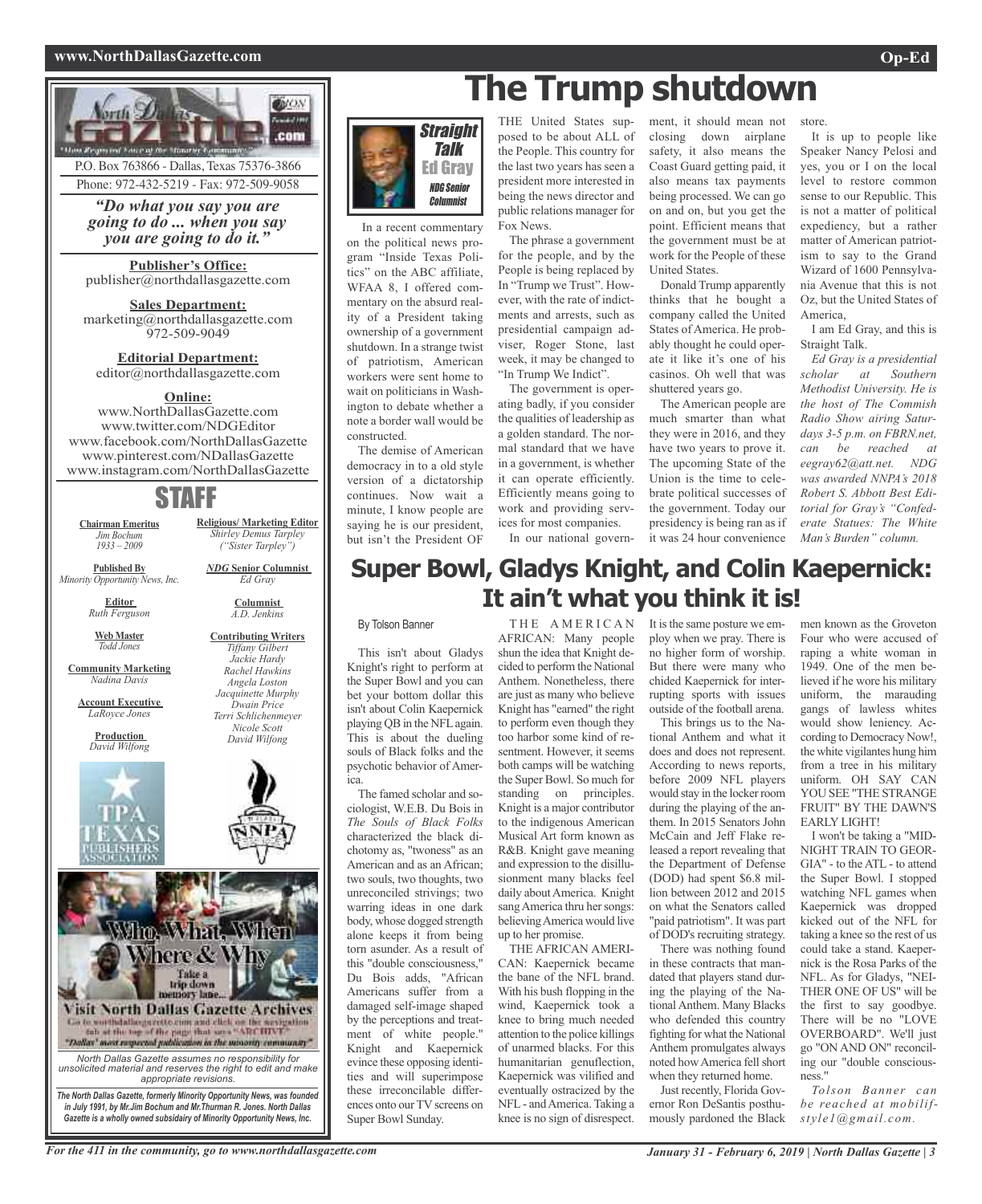# **Parkland teams with Hospital Community Cooperative to tackle health inequities in Dallas County**

*rawpixel / Unsplash*

Studies reveal that ZIP code — even more than genetic code — is a strong predictor of health, well-being and lifespan. In short, where you live may influence how long and how well you live. For many communities, a small distance can add up to large health disparities.

Hospitals and health systems are in a unique position to close this health divide. In response, the American HospitalAssociation (AHA) and its affiliate the Institute for Diversity and Health Equity, with generous support from the Aetna Foundation, are launching the Hospital Community Cooperative (HC²), a national program dedicated to closing gaps in health equity.

Parkland Health & Hospital System is one of 10 hos-



pital teams in the country to participate in the HC² program and learning lab. Through this initiative, Parkland will: institute a standardized mechanism to achieve health equity by integrating public health with the traditional healthcare model; focus on reducing latent breast cancer diagnoses in two geographic areas with high African American and

Hispanic populations in Dallas County (the 75216 and 75217 ZIP codes, respectively); identify key social determinants of health contributing to latent diagnoses of breast cancer; and deploy a "collective impact collaborative" model with internal and external stakeholders to address these determinants. Outcomes will include a targeted increase of breast can-

cer education and screening as well as earlier detection of Stage I/II breast cancers. The effort is part of a national call to action to eliminate health and healthcare disparities and tackle population health issues.

"Parkland wants to acknowledge the voice and resources of the communities we serve. Achieving health and healthcare equity is a partnership between communities and healthcare providers," said Charles Horne, Director of Diversity, Inclusion and Health Equity at Parkland. "Through our partnerships with the city of Dallas and the American Cancer Society and with the support and guidance of the AHA's Hospital Community Cooperative, we know we can help advance health equity and address life expectancy gaps in our communities."

Each team selected for the 2018–19 program is comprised of members from an AHA hospital and the community. The year-long inaugural program kicked off in Chicago in early January with an intensive three-day learning lab featuring nationally recognized population health and community care experts to provide customized technical assistance to the teams.

A National Advisory Committee consisting of multisector health improvement subject matter experts will contribute high-level guidance and decision-making support throughout the life of the program. The AHA and partners will complete an evaluation and report the findings in late 2019.

"The 2018–19 program is a pilot to help us strengthen our understanding of how to build a meaningful national community of practice for healthcare organizations that supports the cultivation of strong, sustainable partnerships through local health equity interventions," said Jay Bhatt, AHA senior vice president and chief medical officer. "HC² aims to help shape the narrative around diversity and health equity by generating a new class of AHA Equity of Care champions, providing models of success for other hospitals and health systems, and opening the door for bolder approaches that move resources, policies and practices upstream."

# **Blood test spots Alzheimer's damage before symptoms appear**

By Tamara Bhandar Washington University

The findings, which appear in Nature Medicine, may one day offer a way to quickly and inexpensively identify brain damage in people with not just Alzheimer's disease but other neurodegenerative conditions such as multiple sclerosis, traumatic brain injury, or stroke.

"This is something that would be easy to incorporate into a screening test in a neurology clinic," says study coauthor Brian Gordon, assistant professor of radiology at Washington University's Mallinckrodt Institute of Radiology.

"We validated it in people withAlzheimer's disease because we know their brains undergo lots of neurodegeneration, but this marker isn't specific for Alzheimer's. High levels could be a sign of many different neurological diseases and injuries."

### **Very Early Onset**

The test detects neurofilament light chain, a structural protein that forms part of the internal skeleton of neurons.

When brain neurons suffer damage or die, the protein leaks out into the cerebrospinal fluid that bathes the brain and spinal cord and into the bloodstream.

Earlier tests show that high levels of the protein in cerebrospinal fluid are strong evidence of damaged brain cells. But a spinal tap is the only way to get the fluid, and many people are reluctant to have one.

To study whether levels of the protein in blood also reflect neurological damage, researchers turned to a group of families with rare genetic variants that cause Alzheimer's at a young age—typically in a person's 50s, 40s, or even 30s.

The families form the study population of the Dominantly Inherited Alzheimer's Network (DIAN), an international consortium that is investigating the roots of Alzheimer's disease.

Aparent with the mutation has a 50 percent chance of passing the genetic error to a child, and any child who inherits a variant is all but guaranteed to develop symptoms of dementia near the same age his or her parent did. This timeline gives researchers an opportunity to study what happens in the brain in the years before cognitive symptoms arise.

### **16 Years Before**

The researchers studied more than 400 people participating in the DIAN study, 247 who carry an early-onset genetic variant and 162 unaffected relatives. Each participant had previously visited a DIAN clinic to give blood, undergo brain scans, and complete cognitive tests. Researchers evaluated roughly half more than once, typically about two to three years apart.

In those with the faulty gene variant, protein levels were higher at baseline and rose over time. In contrast, protein levels were low and largely steady in people with the healthy form of the gene. Researchers detected the difference 16 years before they expected cognitive symptoms to arise.

In addition, when researchers took a look at participants' brain scans, they found that how quickly the protein levels rose tracked with the speed with which the precuneus—a part of the brain involved in memory thinned and shrank.

"Sixteen years before symptoms arise is really quite early in the disease process, but we were able to see differences even then," says graduate student Stephanie Schultz, one of the paper's co-first authors. "This could be a good preclinical biomarker to identify those who will go on to develop clinical symptoms." **How Much Is Too Much?**

To find out whether they could use protein blood levels to predict cognitive decline, researchers collected data from 39 people with disease-causing variants when they returned to the clinic an average of two years after their last visit.

The participants underwent brain scans and two cognitive tests: the Mini-Mental State Exam and the Logical Memory test. People whose blood protein levels had previously risen rapidly were most likely to show signs of brain atrophy and diminished cognitive abilities

when they revisited the clinic.

"It will be important to confirm our findings in lateonset Alzheimer's disease and to define the time period over which neurofilament changes have to be assessed for optimal clinical predictability," says senior author Mathias Jucker, professor of cellular neurology at

the German Center for Neurodegenerative Diseases in Tübingen who leads the DIAN study in Germany.

All kinds of neurological damage can cause the neurofilament light protein to spill out of neurons and into blood. Protein levels are high in people with Lewy body

### See BLOOD, Page 5

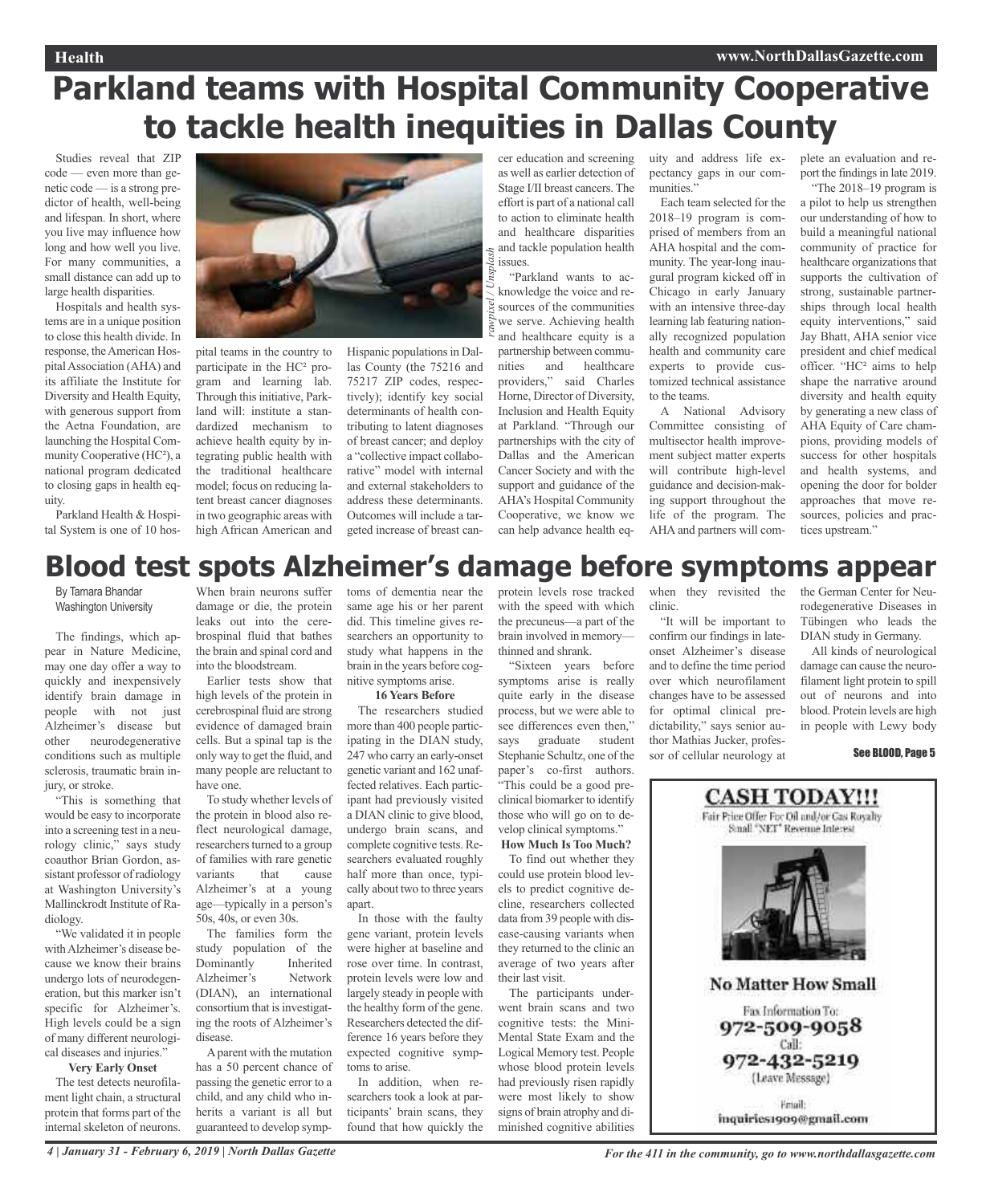# **Partnership with TCC to focus on lowering rate of risky drinking behaviors**

Unsplash

FORT WORTH – With more than one-third of Texas college students reporting that they binge drink at least once per month, Tarrant County College (TCC) has signed on for an innovative program to address risky drinking behaviors and the related consequences among college students. TCC has partnered with Texans Standing Tall (TST), the leading statewide organization working to create safe, drug-free communities for youth, to implement an evidencebased program on five of its campuses.

Students who have previously participated in Texans Standing Tall's program, known as Screening and Brief Intervention (SBI), report experiencing fewer negative problems related to their alcohol use.

Binge drinking, which is



especially problematic among college students, is a leading factor in alcohol-impaired driving. InTexas, 18% of college students report driving after drinking at least once a month and approximately 5% of say they drive at least once in a month after binge drinking.

"The SBI program addresses binge drinking, impaired driving, and other consequences of underage and risky drinking. But unlike similar programs, ours is proactive," said Tammy Peck, Higher Education Prevention Specialist at Texans Standing Tall. "College and universities often participate in programs after an incident, injury, or violation has occurred; ours is a preventive measure designed to keep these risky behaviors from happening in the first place." Although this will be TCC-Trinity River's second year to participate in the SBI program, this is the first time all five of TCC's physical campuses applied for the program to collaborate with one another.

"This is significant because it is the first time Texans Standing Tall will be taking our program to a systemwide level," said Nicole Holt, the organization's chief executive officer. "Whether it's decreasing the rate of binge drinking or improvements in academic performance, we know the impact we have will be enhanced with this level of commitment from a school." *Thomas Picauly / Unsplash*

The basics of TST's Screening and Brief Intervention include a brief survey from the World Health Organization to assess current drinking behaviors (the screening portion). Students then participate in an interview process that allows them to reflect on those behaviors and how they might change them (the brief intervention portion).

"The entire process takes 20 minutes," said Peck, "and students come out of an SBI event with a greater awareness about their drinking behaviors and the associated risks."

"Because the event is conducted in a non-confrontational, non-judgmental setting, students of all ages leave feeling motivated to pursue a more balanced and healthy approach to student living on campus," she said. "Students who participate in SBI say they engage in fewer risky behaviors - like impaired driving - after they've gone through the process."

The Tarrant County College campuses partnering with Texans Standing Tall's Screening and Brief Intervention initiative include: TCC-Trinity River, TCC-South,TCC-Southeast,TCC-Northwest, and TCC-Northeast. Three of the TCC campuses are located in Fort Worth, which is included on the Texas Department of Transportation's list of cities with the highest number of alcohol-related fatalities and serious injuries in the last three years.

**Community**

The first SBI event will be taking place on the Northeast campus on January 29th from 12:00 pm to 2:00 pm. Future events are scheduled for April 9th on the South campus, September 5th on the Trinity River campus, and September 10th for the Southeast and Northwest campuses.

## **State waiting on Washington to use Flood Mitigation Funds, says Bush**

Projects designed to blunt the impact of the next storm that hits the state are on hold because federal officials haven't said how related federal disaster relief funds may be spent. That's what Land Commissioner George P. Bush told members of the Senate Finance Committee at their hearing Wednesday. He's submitted a letter to the president detailing his agency's issues dealing with the Departments of Housing and Urban Development and the Office of Management and Budget, who are blaming

each other for the hold-up in writing spending rules. "It's really a message to Washington D.C. that they need to get their act together," said Bush. "We've come close to a year anniversary upon Congress's action to appropriate for mitigation dollars." He told Senators that his agency has offered staff assistance and even submitted draft rules to federal officials, but to no avail. The projects awaiting funding include levees, dams and seawalls to lessen storm surge damage. Another key piece of hur-

ricane recovery managed through Commissioner Bush's General Land Office is repair and rebuilding of housing devastated by Hurricane Harvey. The GLO contracted with local governments and third-party contractors to administer \$2.7 billion in housing aid. This includes \$1 billion in funding for the Housing Assistance Program, which allows single-family homeowners to apply for up to \$250,000 for repair, rebuilding or flood prevention, as well as an additional \$250 million for multi-fam-

towards that."

**BLOOD,** continued from Page <sup>4</sup>

dementia and Huntington's disease; they rise dramatically in people with multiple sclerosis during a flare-up and in football players immediately after a blow to the head.

A commercial kit—very similar to the one the authors used—is available to test for protein levels in the blood, but the FDA hasn't approved it to diagnose or predict an individual's risk of brain damage.

Before researchers can use such a test for individual patients with Alzheimer's or

any other neurodegenerative condition, they will need to determine how much protein in the blood is too much, and how quickly protein levels can rise before it becomes a cause for concern.

"I could see this being used in the clinic in a few years to identify signs of brain damage in individual patients," says Gordon, who is also an assistant professor of psychological and brain sciences. "We're not at the point we can tell people, 'In five years you'll have dementia.' We are all working

The National Institute on Aging and the German Center for Neurodegenerative Diseases; the National Institute of Neurological Diseases and Stroke Center Core for Brain Imaging; the National Science Foundation; the National Institutes of Health; the Swiss National Science Foundation; the National Institute for Health Research; University College London Hospitals Biomedical Research Centre; and the MRC Dementias Platform UK funded the work.

*Source: Washington University in St. Louis*

last November, and has re-forward to delivering thou-

ily residential aid. The first cently completed its first sands more homes," said program began operation home rebuilds. "We look

See FLOOD, Page 16

#### **LEGAL NOTICE** These Texas Lottery Commission scratch ticket games will be closing soon: **Official** End \$ Game # Game Name / Odds Close of Validations Date Game \$100,000 Bing-0-Rama 1871  $2/1/19$ S5 7/31/19 Overall Odds are 1 in 3.85 50X The Cash 2046 S10 2/2/19  $8/1/19$ Overall Odds are 1 in 3.58 50X Fast Cash 2063 S5 2/10/19 8/9/19 Overall Odds are 1 in 3.25 Red Hot 7s 2095 2/11/19 8/10/19 \$5 Overall Odds are 1 in 3.57 10 Grand 2086 S1 2/17/19 8/16/19 Overall Odds are 1 in 4.80 **Crossword Connect** 1859 \$5 2/28/19 8/27/19 Overall Odds are 1 in 3.81

Hot 7's 4/3/19 2012 9/30/19 S1 Overall Odds are 1 in 4.70 **Lucky 8s Doubler** 2091 4/3/19 9/30/19 S1 Overall Odds are 1 in 4.91 Frogger 2049 \$5 4/3/19 9/30/19 Overall Odds are 1 in 3.94

Tolothery.org is the official studie for all pertinent game internation. Seare cosmig procedures may be in fields for denormated tussiers, researc. These games may have plans and simulation for plans in addition, game closing procedures without interaction of the plans in additional procedures with the second whom the proced

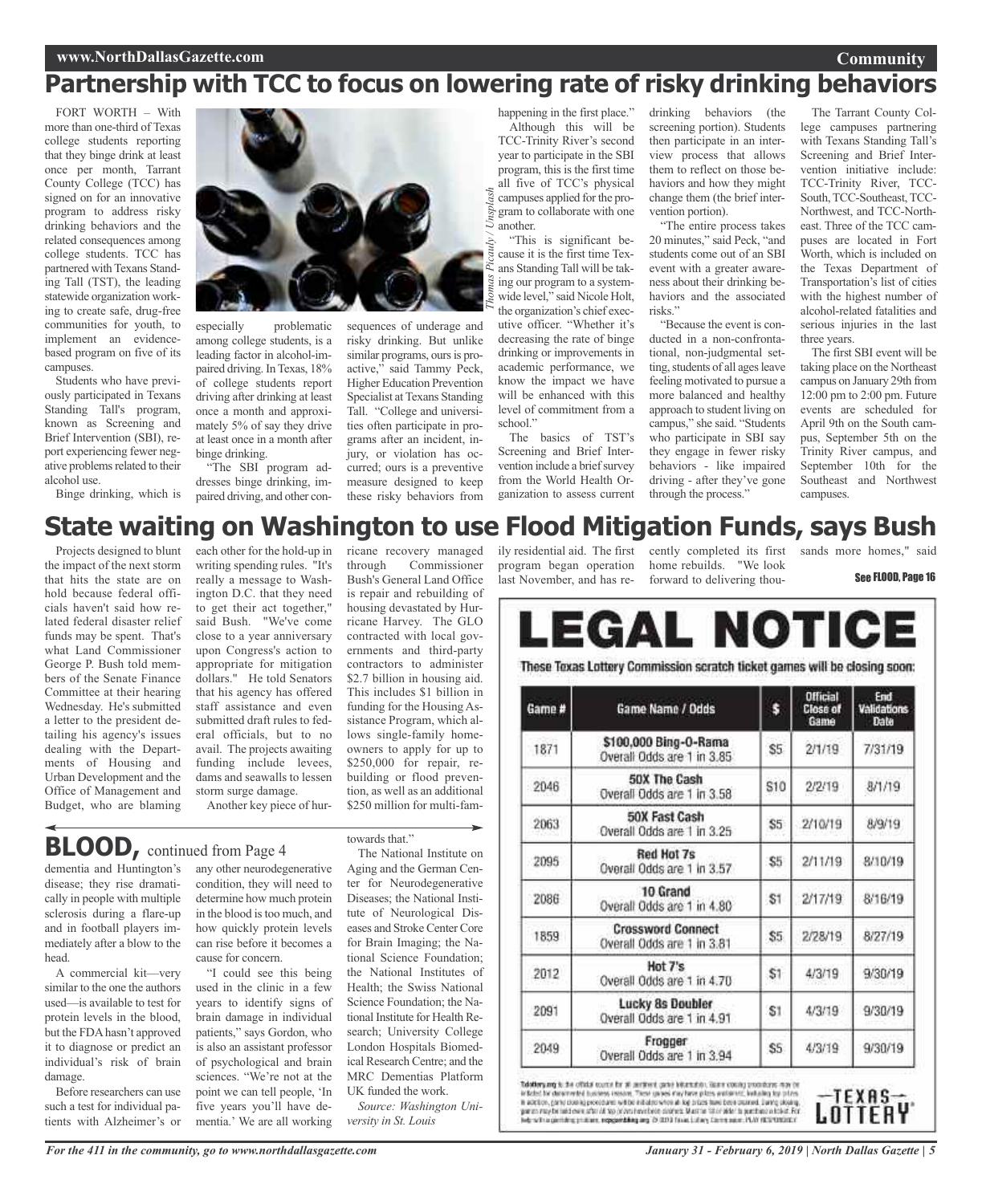# **Learning beyond the books**



Besides providing all students with a quality education, Dallas ISD educators are also committed to helping children develop positive social and emotional skills.

Social Emotional Learning or SEL in Dallas ISD empowers students with the skills, knowledge, and attitudes they need to lead healthy, successful and productive lives.

Schools throughout District 6 are implementing SEL practices in their daily school routines.

One of the SEL practices implemented at the elementary level is "Mind Breaks", which can range from a five-minute meditation to a song. This break helps to refresh the brain. Students are taught to self-regulate, and in turn, are able to return to learning. The campus data is positive and has increased classroom academic performance as well as classroom management.

Seeing students, staff and visitors being greeted and welcomed as they enter the school is another common SEL practice at elementary campuses. Students begin their day with morning meetings and they close out the day on a positive note with an "Optimistic Closing". Welcoming and positive teaching and learning environments are contributing to schools' academic gains.

At the secondary level, students learn about empathy and self-awareness

throughout the school year. They are able to take a step back and apply the golden rule of treating others the way they would like to be treated. This practice creates an environment that allows students to voice their concerns and be an advocate for who they are, what they know, and what they need.

Parents, I encourage you to talk to your child's teacher and find out how you can integrate SEL practices in your home routine to continue fostering your child's positive social and emotional skills.

### **Talented & Gifted Students Apply**

Families looking for a unique school for their gifted child in District 6 should consider Mark Twain School for the Talented and Gifted. Opening in August 2019, the neighborhood magnet school will cater to gifted students who need a challenging academic environment to reach their full potential. Admission is based on academic achievement, and applications are required.

The school will include instruction in language arts, mathematics, humanities, the sciences, technology, fine arts, and physical education. It will also offer exciting extracurricular activities for further enrichment.

Parents who want to learn more are invited to attend an upcoming information session:

Mark Twain School for the Talented and Gifted, Feb. 28 | 4:30 p.m. AND March  $1 \mid 9$  a.m.  $- 2$  p.m., 724 Green Cove Ln. | Dallas 75232

Follow us on social media for district news and events: Facebook.com/Dallasisd or via Twitter @DallasSchools.

# **South Dallas Club receives Bridge Breast Network's Advocacy Award**

The South Dallas Business and Professional Women's Club, Inc. was selected to receive the 2019 Advocacy Award. It was presented on Jan. 25 by the Bridge Breast Network of Dallas during their Annual Awards Recognition Breakfast at the Park City Club in north Dallas.

Bridge Breast Network's Executive Director Terry Wilson-Gray informed President Gwendolyn H. Daniels and Triple the PINK Committee Chair Yvonne Upton of the award towards the end of 2018. South Dallas BPW supports the nonprofit by routinely providing gifts for cancer patients and by contributing creative baskets offered for auction during the



*The South Dallas Business and Professional Women's Club, Inc. members present to accept the 2019 Ad*vocacy Award from the Bridge Breast Network of Dallas were from left to right: Dr. June M. Johnson, *Chair Yvonne Upton, Past President Faye Collins, President Gwendolyn H. Daniels, 1st Vice President Dr. Lindy M. Perkins, and Past Presidents Yvonne Emanuel, Mae Frances Saulter and Jacqueline Harrison.*

Bridge Breast Network's signature fundraiser.

Triple the PINK is a na-First Vice President of the tional project created in 2015 by Dr. Lavern J. Holyfield,

National Association of Negro Business and Professional Women's Clubs, Inc. She is responsible for the Association's program initiatives across the country. Triple the PINK's programmatic thrust is to bring awareness of Triple Negative Breast Cancer and the high incidence of this disease in the African American community.

According a report from Center for Disease Control (CDC) last fall, black women and white women get breast cancer at about the same rate, but black women die from breast cancer at a higher rate than white women.

Compared with white women, black women had lower rates of getting breast cancer (incidence rates) and higher rates of dying from

breast cancer (death rates) between 1999 and 2013. During this period, breast cancer incidence went down among white women, and went up slightly among black women. Now, breast cancer incidence is about the same for women of both races.

Deaths from breast cancer are going down among both black and white women, especially among younger black women. But breast cancer death rates are 40 percent higher among black women than white women. – CDC

For more information on the South Dallas Club, visit their website at www.southdallasbpwc.org.

# **Science and Engineering Magnet students win Roland Parrish Scholarship Debate Tournament**

Through a partnership with entrepreneur and philanthropist, Roland G. Parrish and the Dallas Urban Debate Alliance, four Dallas ISD students competed in a public debate today at James Madison High School in Dallas. The topic of the public debate is RE-SOLVED: The United States should abolish the Electoral College and elect the US President by popular vote.

The Science and Engineering Magnet team of So-



phie Rahman and Juan Diaz argued for the resolution, while the team from Irma

Leadership School, Joanna Marquez and Judith Juarez,

argued against the resolution. Both teams were awarded scholarships, totaling \$15,000 courtesy of Roland Parrish. The awards will be held in a trust at Bank of America until the student's complete high school.

Dallas ISD District 5 Trustee, Dr. Lew Blackburn was in attendance. Tournament judges included Peter Bogdanow, Partner, Katten Muchin Rosenman LLP and Dallas Urban Debate Alliance Board Member; Matt

Houston, President of the Black Chamber of Commerce; and, Dwayne Lewis I. Lewis, II, Attorney Buford & Ryburn, L.L.P. and Co-Chair of the Serving Children Committee of the Dallas Young Lawyers Association.

Dallas Urban Debate Alliance is a non-profit organization that exists to give Dallas ISD middle and high school students the opportunity to participate in competitive policy debate. Our program serves over 1,000

students annually and covers over 50 Dallas ISD campuses. Mission: Dallas Urban Debate Alliance is committed to providing every Dallas ISD student the opportunity to participate in rigorous academic policy debate.

Roland Parrish is the owner of more than two dozen McDonald's stores in the Dallas area. The Dallas Business Journal ranked his company as the 7th Largest Minority Owned Firm in North Texas.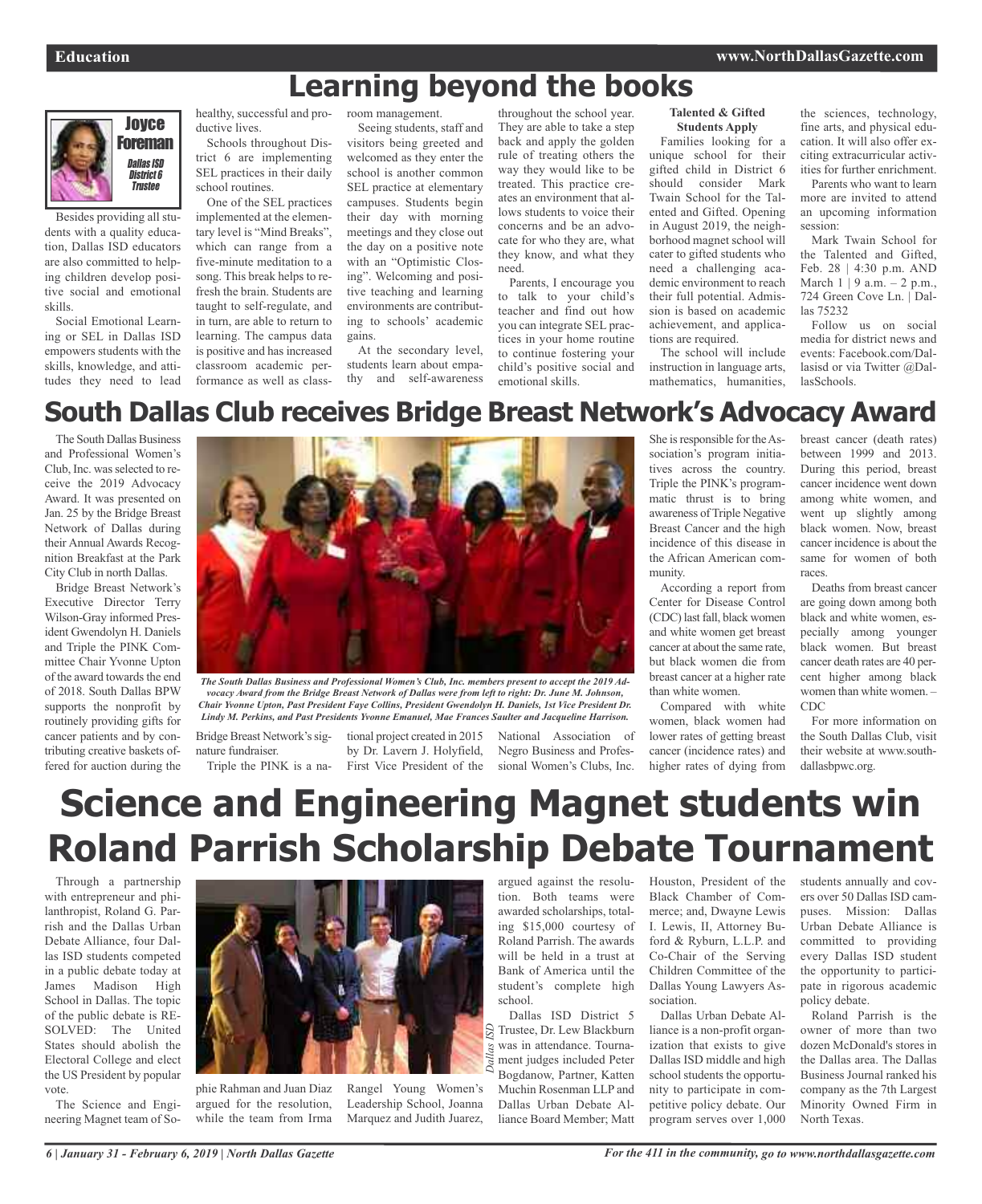# **NNPA holds Winter Conference in Orlando**

### By Roger Caldwell

"In 2019, the state of the National Newspaper Publishers Association (NNPA) is strong and expanding as we continue to innovate and adjust to changing market realities and opportunities. The Black Press of America is viable, relevant, energetic and committed to excellence in journalism and service to our communities that depend and rely on our news products, advocacy, and voice," proclaimed Dr. Benjamin Chavis, President/CEO of NNPA.

Print media is under attack by digital and social media, seemingly with newspapers being replaced by Facebook, Twitter, and Instagram. The major challenge for the Black Press is to bridge the gap with the younger Black Hip-Hop generation and the seasoned and older Black generation.

"Because of these times and new technology, we are gathered here in Orlando to discuss, dissect, and learn how we can continue our mission and the looming globalization of the Black Press. We pause here to thank our host publishers, members of NNPA, Board of Directors, staff sponsors, advertisers, and friends for their support as we begin another pivotal point in our existence," Dorothy R. Leavell, Publisher of The Crusader News Group and Chairman of the NNPA Board of Directors said.

Several key indicators spotlight the success of 2018 for NNPA. The organization increased the publication membership from 205 to 219 and increased advertising sales by 21 percent from \$5,606,083 in 2017 to \$6,794,105 in 2018. Also, NNPA Partners/Sponsors increased by 32 percent from  $$1,775,343, to$ \$2,347,953 in 2018.

The Black Press remains resilient and powerful with NNPA members providing excellent reporting from a Black perspective for more than 75 years while celebrating 192 years of the Black Press in America.



*Thurman Jones, North Dallas Gazette Publisher NNPA Director-At-Large; Dr. Benjamin Chavis, NNPA President and CEO; 2019 Lifetime Achievement Award receipient Rosetta Miller-Perry, the Tennessee Tribune publisher and civil rights activist; and Dorothy R. Leavell, NNPA Chairperson and Publisher of The Crusade News Group*

training sessions, global expansion, great food, and a

Newsmakers and guest speakers included The Honorable Andrew Gillum, the former Mayor of Tallahassee, Attorney Benjamin L Crump, the renowned civil rights lawyer, and H.E. Dr. Arikana Chihombori-Quao,

fun award gala.

On the front page of the Freedom's Journal on March 16, 1827 in New York City, publishers and editors, Samuel E. Cornish and John B. Russwurm asserted, "We wish to plead our own cause. Too long have others spoken for us. Too long has the public been deceived by misrepresentations in things that concern us dearly." business, digital monetizing

the African Union Ambas-*"Slavery was legal, but that did not make it right. Segregation was legal, but that did not make it right. We see them kill our children, our brothers, our sisters, and we see it on video with our own eyes, and they have all these legal terms like grand jury proceedings, and they tell us there was no violation of policy, and we ask what video was they looking at."*

### **-- Benjamin Crump**

The theme of the midwinter conference in Orlando was, "Publishing Industry: Training, Innovation & The Global Expansion of the Black Press of America speaks to the next chapter for NNPA and the Black Press. Under the tutelage and leadership of Dr. Chavis, NNPA is forecasting global expansion in the upcoming years.

Without a doubt, the NNPA Mid-Winter Training Conference was a success featuring receptions, workshops, health, political, sador to the United States were a few of the conference headliners.

"Slavery was legal, but that did not make it right. Segregation was legal, but that did not make it right. We see them kill our children, our brothers, our sisters, and we see it on video with our own eyes, and they have all these legal terms like grand jury proceedings, and they tell us there was no violation of policy, and we ask what video was they looking at," stated Attorney Benjamin Crump.

The publishers and NNPA staff enjoyed the opportunity to network and share knowledge over four

days, the time was especially invigorated with the global perspective with the presentation of Ambassador Arikana Chihomboori-Quao.

"In order for Africa to become a heavy-weight it must speak with one voice, one heart, one mind, and one Africa," shared Ambassador Chihomboori-Quao.

The highlight of the conference was the Lifetime Achievement Award Dinner, with the Lifetime Achievement Award for 2019 to Rosetta Miller-Perry, the Tennessee Tribune publisher and civil rights activist. At eightyfive years young she is still working and engaged. The dinner with jumbo shrimp was excellent. The entertainment and music were provided by the electrifying Howard Hewitt.

With the tremendous success of the conference, the NNPA must work to solve the big elephant in the room, and that is, "How do the papers and publishers generate more income with a declining print model?" According to the Pew Research Center, print advertising still pays the bills, but print ad revenues have fallen from \$44.3 billion in 2003 to just \$16.4 billion in 2014.

The NNPA will continue to be a voice in America, where there is no justice, racism, voter suppression, and no truth. As an Orlando resident and NNPA contributor, it was an honor to meet the publishers and speak with Dr. Benjamin Chavis, NNPA President/CEO, Board Chairman Dorothy Leavell, and the NNPA Headquarters Staff. With a renewed spirit after the conference, the NNPA is relevant and making a difference in America and the Black community for 75 years.

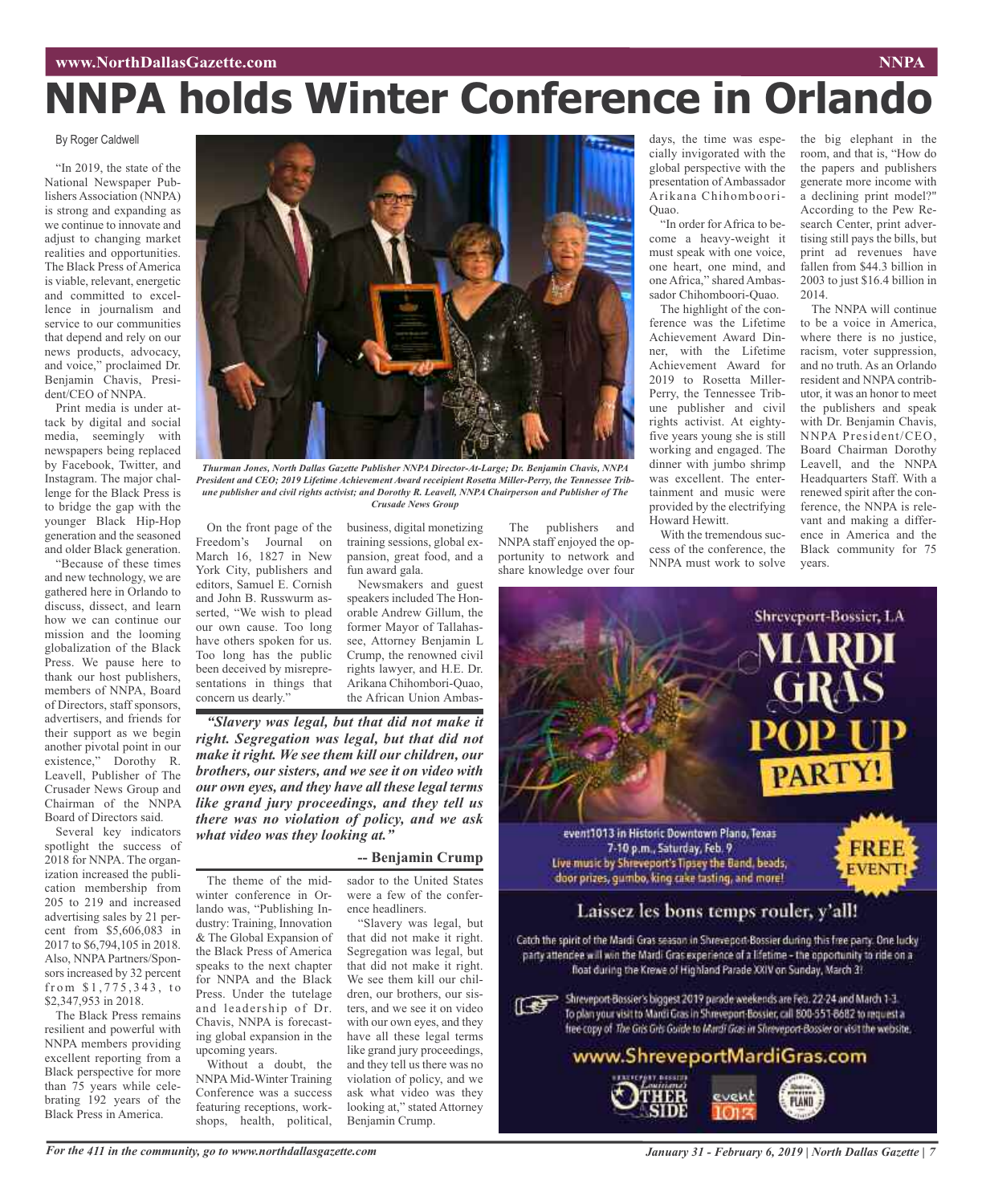## This is about real change...

Over the past two years we have undertaken a massive effort to transform Wells Fargo and that includes keeping our customers and stakeholders informed about our ongoing progress.

A central part of our transformation was a deep examination of our entire business, which uncovered additional areas where we had fallen down. While headlines about these issues are recent, the issues in question occurred in the past. They don't reflect the bank we are striving to become.

### This is about where our leadership is taking us

Across our organization, our leadership is focused on and committed to creating a better bank. New leaders are bringing outside perspectives to how we operate. This starts with our Board of Directors. Our new Board Chair, Betsy Duke, is a former Federal Reserve Governor. She joins seven independent directors named. in just the past two years. We have filled key senior leadership roles with external talent, including our Chief Risk Officer, General Counsel and Head of Human Resources. And we have centralized key functions. to improve our controls and increase visibility. We also launched a Stakeholder Advisory Council with seven external members to advise management on consumer perspectives. fair lending, environmental impact, and governance.

### This is about focusing on our customers

Our first priority is our customers and making sure we serve them to the very best of our abilities. We have implemented new efforts to make sure customers are 100% satisfied with all we do for them and created stronger mechanisms to resolve issues. All of this while we continue to help customers manage their finances in many ways including the ability to receive alerts that tell you when your balance is low. And to help the many customers impacted by natural disasters and the government shutdown, we are also waiving or reversing various fees.

### This is about our dedicated Team Members

We know our customers' experience is only as good as the dedicated Team Members serving them in our branches, on the phone and online. And while we've always had the best, we are doing more to support them and align their compensation with their personal goals of serving customers. This indudes raising our minimum wage to \$15 per hour, aligning banker compensation with customer satisfaction and extending stock awards to 250,000 Team Members.

### This is about our ongoing pledge

While we have accomplished a lot, we are by no means done. Our pledge to you is to continue to focus on being the bank you expect and want to serve you. To learn more about how we've been improving, please visit wellsfargo.com/progress

More than 8.120 homes have been out turn improved through Wells Furgo Scalds used 1977 Wells Furgo beins 1.374 families (per calendar cay, on average) realize the dissurant form on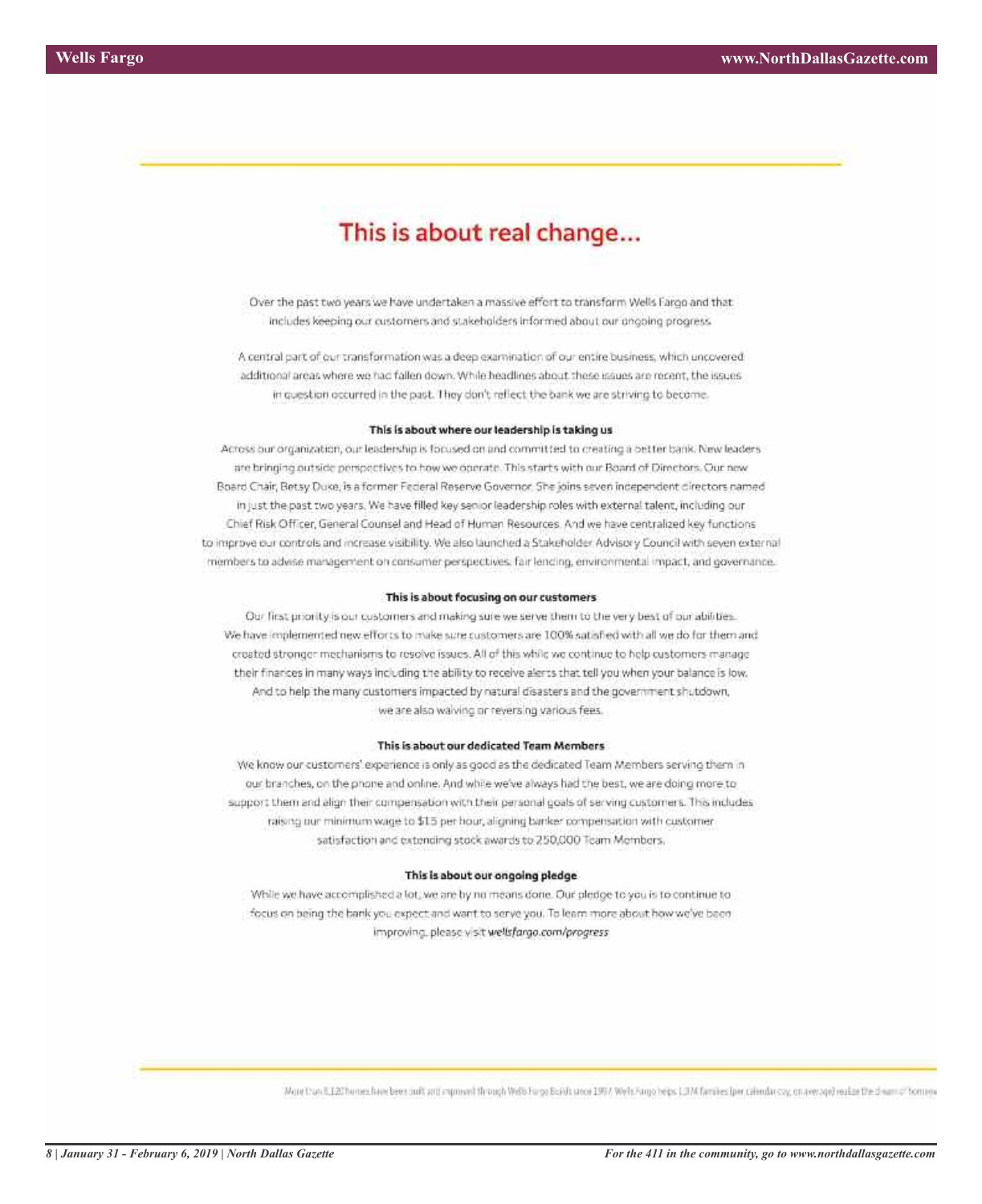### ... and this is our ongoing commitment to our customers

So that's what we're doing. And this is where we're going as we continue to build a better bank for all.

### This is innovation that puts customers in control

With offerings like Control Tower," Overdraft Rewind," Low Balance Alerts and Financial Health Conversations, we're working to empower customers with the information and confidence they need to succeed financially. For example, with Overdraft Rewind we have proactively reversed millions of dollars of fees for our customers. And with a wide range of email and text alerts available to our customers, we've helped people identify potential fraud, avoid potential fees and manage their accounts with greater assurance and control.

### This is building sustainable futures for our communities

We're committing \$200 billion in financing to sustainable businesses and projects by 2030, with more than 50% focused on clean and renewable energy.

### This is empowering homeownership for Americans

On average, Wells Fargo helped more than 1,000 families a day realize the dream of homeownership in 2018.

### This is our commitment to helping others every day

In 2018, Wells Fargo donated more than \$1 million a day to help over 10,000 non-profits keep reaching for a greater good. We also donated nearly \$10 million in support of disaster relief and waived more than \$33 million in fees for impacted customers. And we're helping government workers affected by the recent shutdown, proactively reversing various fees and extending deadlines for certain payments.

### This is our people making a difference

In late 2018, through our Hollday Food Bank campaign, we collected and donated more than 55 million meals to local food banks across the country and our Team Members volunteered over 9,000 hours. And on nearly every day for the past two decades, Wells Fargo volunteers have roiled up their sleeves to help build and improve more than one home per day through the Wells Forgo Builds" program.

> Best of all. This is just the beginning.



nenessig through our throat and Governormbric lending that meta. @ 2015 Web Forgo Bank, N.A. Mingling reserved. Member FDK. Text Results to an International Center, MALSR ID 205001.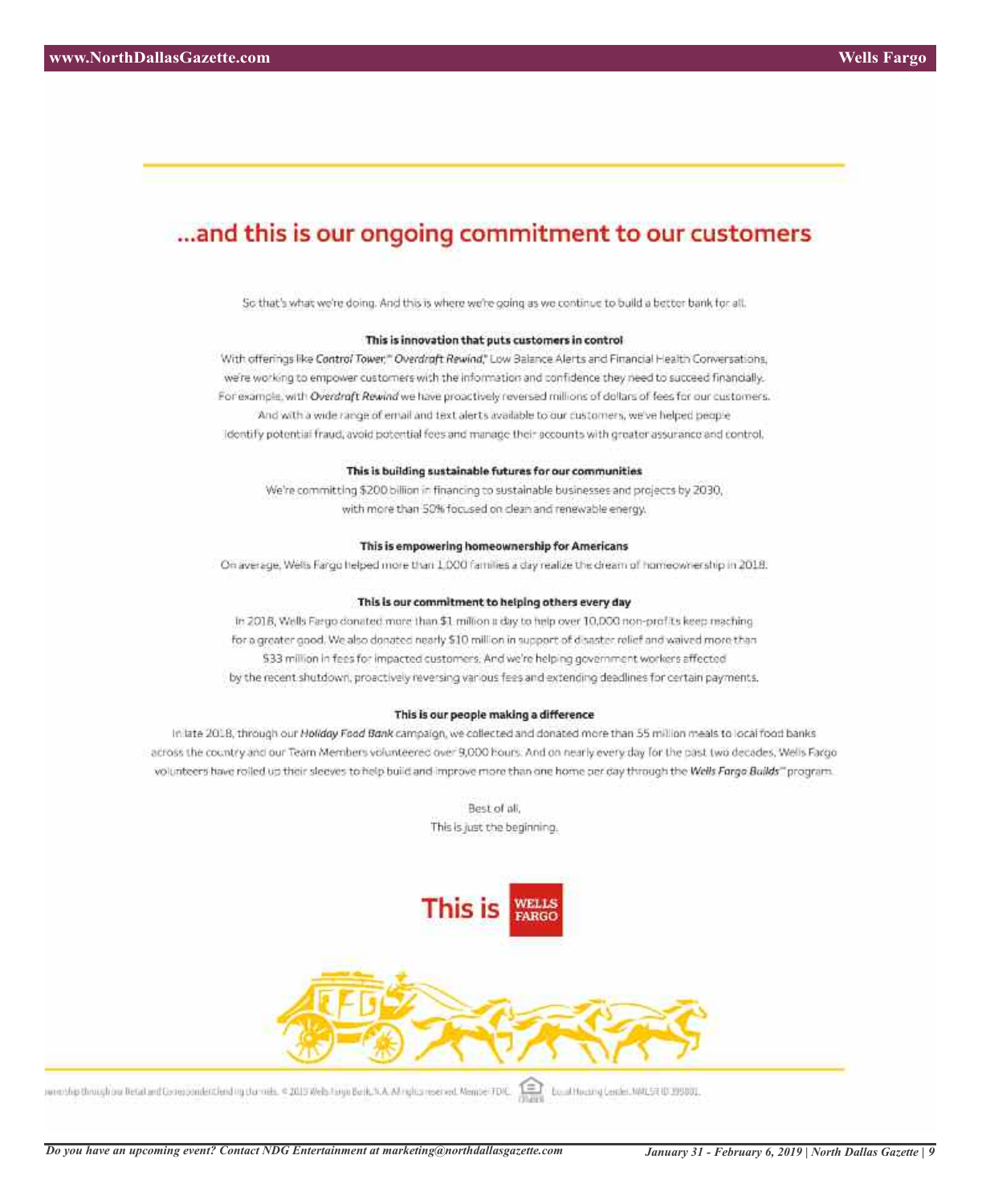# **NDG Entertainment: Music, movies and a wine walk in DFW**

Listen to the wonderful music of **Count Basie Orchestra** on Feb. 8, from 8 p.m. to 10 p.m. at Scatt Jazz Lounge, in Fort Worth. Scat Jazz Lounge is honored to host The Legendary Count Basie Orchestra directed by Scotty Barnhart and featuring Carmen Bradford. In the history of Jazz music, there is only one bandleader that has the distinction of having his orchestra still performing sold out concerts all over the world, with members personally chosen by him, for over 30 years after his passing. Pianist and bandleader William James "Count" Basie was and still is an American institution that personifies the grandeur and excellence of Jazz. The Count Basie Orchestra, today directed by Scotty Barnhart, has won every respected jazz poll in the world at least once, won 18 Grammy Awards, performed for Kings, Queens,

and other world Royalty, appeared in several movies, television shows, at every major jazz festival and major concert hall in the world. The tickets are sold from \$25-150. click link below for tickets. To purchase tickets visit buy.ticketstothecity.com.

Don't miss the chance to see MadeinTYO, and other artists THUTMOSE, 12 HONCHO, WYBMF, FLEXINFAB in the same night on Feb.7, at 7 p.m. at Trees, in Dallas. MadeIn-TYO (pronounced Made In Tokyo) comes to us by way of his young collective known as **The Private Club** of which he is CEO. MadeinTYO, does not have your typical backstory - son of a Naval Officer, he moved around frequently until his family landed in Tokyo during the start of his high school years. Influenced by the foreign culture

around him and inspired by his brother24HRS (a successful artist in his own right) Madeintyo began to take music seriously. He uploaded a song to his brother's page & a movement was born. All ages are allowed and tickets are \$16. To purchase tickets visit https://do214.com/events/2 019/2/7/madeintyo.

**Let Me Be Myself: The Life Story of Anne Frank**, will run until Aug. 1, daily from 9:30 a.m. to 5 p.m. at Dallas Holocaust Museum/Center for Education and Tolerance, in Dallas. Let Me Be Myself tells the story of Anne Frank in a modern way, addressing current day issues of identity, exclusion, and discrimination. Anne's experiences connect deeply with today's youth as they grow and learn that all actions and words matter. Tickets range from: adults: \$10; Students

and Seniors: \$8; Children 5 and Under: Free. For more information and tickets visit http://www.dallasholocaustmuseum.org/.

LEGOLAND® Discovery Center is hosting the ultimate celebration of the new **The Lego® Movie™ 2, The Lego Movie Days** from Feb. 8 to March 30, at LegoLand discovery center, in Grapevine. LEGOLAND Discovery Center is celebrating the long-awaited "The LEGO MOVIE™ 2: The Second Part" with movie-themed event days. After watching the sequel, fans can enjoy. \$21.95 for guests 3 years of age and older, and free for kids 2 and under. For information and tickets visit https://dallasfw.legolanddiscoverycenter.com/whats-inside/events/the-lego-moviedays/.



Explore the **Bishop Arts** may be purchased here in **District Wine Walk** on Feb. 7, from 6 p.m. to 9 p.m. at Bishop Arts, in Dallas. The First Thursday Wine Walk series kicks off in 2019 at Bishop Arts District's indie, eclectic array of shops! Most will offer specials to shoppers and visitors. Wine glasses (\$15-20 presale, includes wristband & taster's card with list of participating merchants) advance or they will have a limited 200 glasses for \$25 each for sale on site at the registration TENT (located on the corner of Bishop and 7th by the parking lot across from Bishop Street Market), which will be sold on a first come, first served basis, Must be 21 or older to purchase wine. For more information visit http://www.bishopartsdistrict.com/events.



*10 | January 31 - February 6, 2019 | North Dallas Gazette*

*Do you have an upcoming event? Contact NDG Entertainment at marketing@northdallasgazette.com*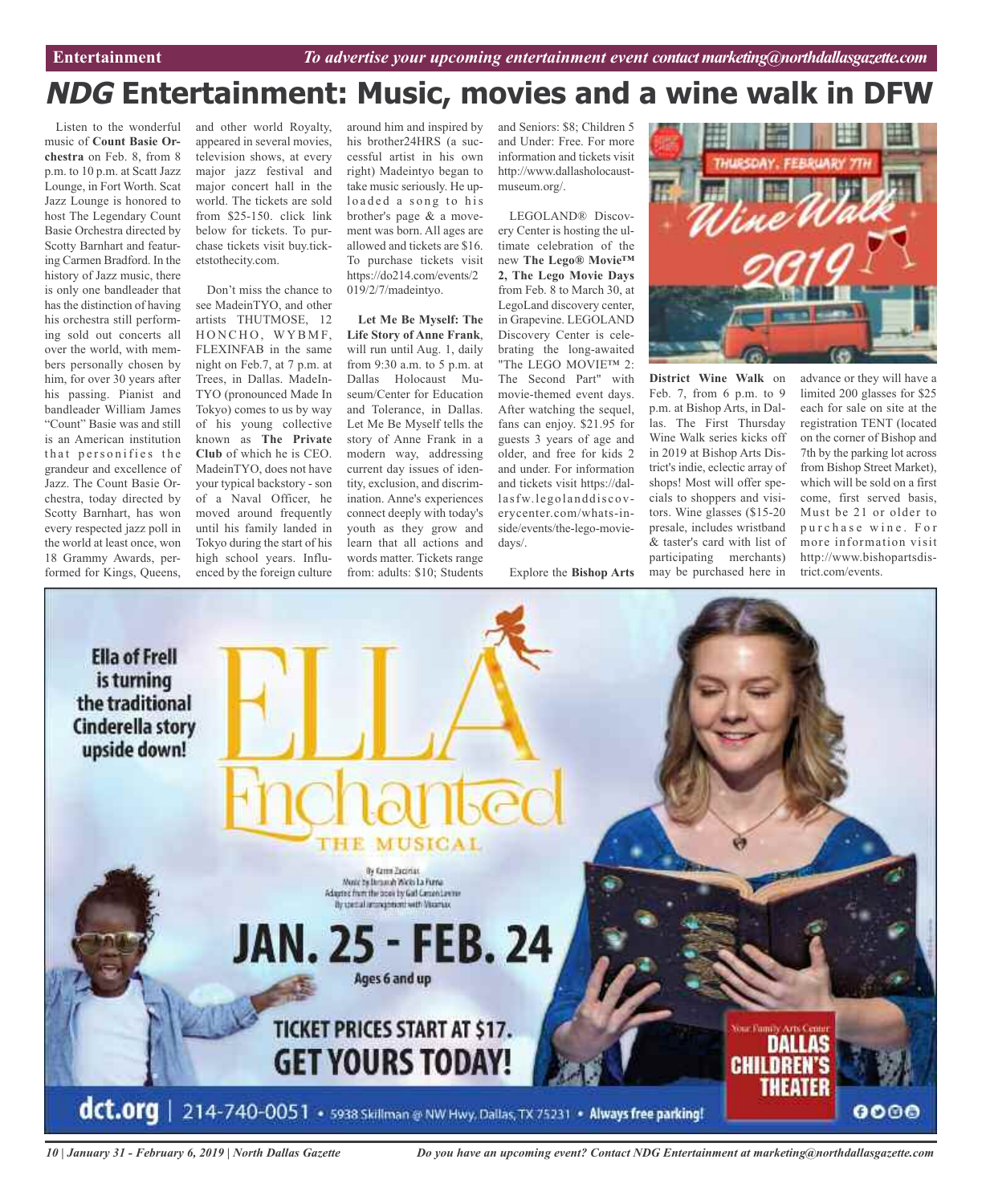### **Dallas**

**Rainbow Vomit** is here to stay for its second week from Feb. 1 to Feb. 16, from 10 a.m. to 5 p.m. at Rainbow Vomit in Fair Park, in Dallas. Rainbow Vomit, a technicolor interactive art adventure, immerses guests in art, light and sound reminiscent of a journey into the fantasy of flight. A 2,600-square foot space across from Fair Park has been customized for an extraordinary experience with more than 20 unique photo opportunities, massive touchable elements and awesome Instagramable visuals that are designed for all ages. From superheroes to unicorns, guests will experience the beauty of the rainbow as it bursts from the seams of a comic-strip gone haywire, hence "Rainbow Vomit." For

tickets visit http://rainbowvomit.com/.

Enjoy the last month of **Penguin Days** from Feb. 1 to Feb. 28, from 9 a.m. to 4 p.m. at the Dallas Zoo, in Dallas. At the zoo, winter means the temperature is dropping – and so are the prices. Visit the African penguins along with all your other animal friends during the Penguin Days promotion, which offers a daily discounted admission price of \$8. Visitors can warm up in the indoor learning areas including the Herpetarium, Bug U!, the Jake L. Hamon Gorilla Conservation Research Station, the Highland Hippo Hut and the Simmons Safari Base Camp. For tickets visit https://www.dallaszoo.com/ exhibits-experiences/penguin-days/.

Explore Cedar Springs Wine Walk on Feb. 6, from 6 p.m. to 9 p.m. at Round-Up Saloon, in Dallas. Purchase a \$10 wine glass in front of the Round Up Saloon and enjoy complimentary wine at participating bars, clubs and merchants. Sign up to win a gift basket filled with goodies from Cedar Spring merchants. All proceeds go to support increased security in the neighborhood.

### **Grand Prairie**

Celebrate **Lunar New Year** on Feb. 1 from 6 p.m. to 12 a.m. at Asia Times Square, in Grand Prairie. This free event will celebrate the turn of the lunisolar calendar, one of the moist significant traditiions in Southeast Asian culture. The festival spans two weekends, until Feb. 3, with



nightly concerts, carnival games, Vietnamese bingo, dragon dances, martial arts demos, and firecrackers. Kick of the year of the pig with a trip to the festival's fresh flower market, of vendor booths.

### **Grapevine**

The **Texas Coin Show** will be held from Feb. 1 to Feb. 3, at various times, at Grapevine Convention Center, in Grapevine. Find coins, stamps, currency, gold, jewelry, proof sets and more at the Texas Coin Show.

There'll be 70 vendors, 24-hour security, ANACS Grading Service on Saturday and 3 silver round drawings. \$3. Parking is free. For more information visit http://www.coinshows.com/grapevine\_gdp. html.

### **City Briefs**

### **Irving**

Wizards, Witches and Muggles are invited to **Harry Potter Book Night** on Feb. 7, starting at 4:30 p.m. at all four library branches, in Irving. It's been more than 20 years since "Harry Potter and the Sorcerer's Stone" was first published. Now, with seven books, eight movies, Broadway plays and a theme park, Harry Potter has become one of the most popular and beloved book series of all time. They will host a class, themed with classes held at Hogwarts. The Care of Magical Creatures will be held at 4:30 p.m. at East Branch Library. Potions at 5 p.m. at South Irving Library. Defense Against the Dark Arts at 6 p.m, and Charms at 7 p.m. at Valley Ranch Library. For more information visit the CityofIrving.org.

# **A different kind of funding bias**

### By Beth Jensen Stanford University

In the struggle to secure financing and credit for their companies, Latino business owners face the same staggering challenges encountered by every entrepreneur. And then some.

Most Latino CEOs have a

story — or several — of roadblocks that smack of bias rather than bad luck. The incidents can be subtle. Abank inexplicably denies a small loan to a known client. A mortgage broker becomes less receptive after discovering a loan applicant's race. A potential investor assumes a Latino CEO is the company intern.

The Stanford Latino Entrepreneurship Initiative



*Maria Ureña, King Automotive Services in Moreno Valley, California, says her company has struggled to find funding to grow. (Photo: Alyson Aliano / Stanford University)*

(SLEI), housed at Stanford Graduate School of Business, is working to uncover such practices by collecting extensive and detailed data on the Latino business experience. Its 2018 State of Latino Entrepreneurship research report takes the closest look yet at national trends

underlying Latino business growth. Access to financing — or the lack of it — is of prime concern, says Jerry I. Porras, the Lane Professor of Organizational Behavior and Change, Emeritus, who spearheaded the initiative.

"It's easy to slip into the notion that everyone is a

racist, and that's wrong," Porras says. "But there's a lot of unconscious racial bias — not intended, if you will, but a product of our socialization. Over time, if you're able to recognize how this bias is creeping into our culture, you can consciously make the decision to eliminate it."

The new report is extensive, compiling data from SLEI's survey of 5,000 entrepreneurs, its research panel of over 1,100 participants, and other national sources, including the U.S. Census Bureau. The numbers tell a story of thwarted potential: While Latinos launch more businesses than any other group, their companies often start small and stay small, making up 12%

of all U.S. firms, but only 6% of all employer businesses and only 3% of employer businesses with over \$1 million in annual revenue. If the current number of Latino-owned businesses grew to match the size of their non-Latino counterparts, it would add 5.3 million new jobs and \$1.5 trillion to the U.S. economy.

Among the report's findings:

• Latino business owners apply for financing at comparable rates to white business owners but are more likely to experience a funding shortfall. The majority of Latino-owned businesses did not apply for financing in the past 12 months, but among those who did, over 25% did not obtain any

amount of the financing requested.

• Successful Latinoowned businesses are more likely to be tech companies with diversified funding streams, but Latino tech companies report access to capital as a major factor impacting their profitability.

• About half of employer Latino firms are owned by immigrants.

• Government contracts provide a path to scalability for Latino-owned businesses, but among employer firms, Latinos have government clients at a lower volume when compared with white business owners.

• Among the most significant findings: When apply-

See BIAS, Page 12

# **Irving company continues national expansion**

U.S. Oral Surgery Management (USOSM), a specialty management services company headquartered in Irving and serving premier oral and maxillofacial surgeons, has formed a new partnership with Colorado Oral Surgery, an oral surgery practice with two loca-

tions in Denver, Colorado. The deal comes on the heels of last week's announcement of USOSM's partnership with Oral Surgery of the Rockies, also in the Denver area.

"We are excited to announce our second partnership in Colorado," says Richard Hall, USOSM president and CEO. "We have a good momentum going and will work hard to continue our growth throughout the United States.

"The surgeons of Colorado Oral Surgery exemplify excellence, and we are honored to help them con-

tinue building on that." Colorado Oral Surgery has four oral/maxillofacial surgeons and two locations – one at 400 S. Colorado Blvd., Suite 450, and the other at 2373 Central Park Blvd., Suite 301 – both in Denver, Colorado. The surgeons offer a full range of

oral and maxillofacial procedures from dental implants, corrective jaw surgery, and wisdom teeth removal to treating sleep apnea and TMJ disorders.

"USOSM is a shared-services organization that helps manage the business side of the practice, which gives us

more time to focus on what we do best – providing our patients with the highest quality oral health care and customer service possible – without giving up clinical autonomy or changing who we are as a practice," says Dr. Gregg L. Lurcott of Colorado Oral Surgery.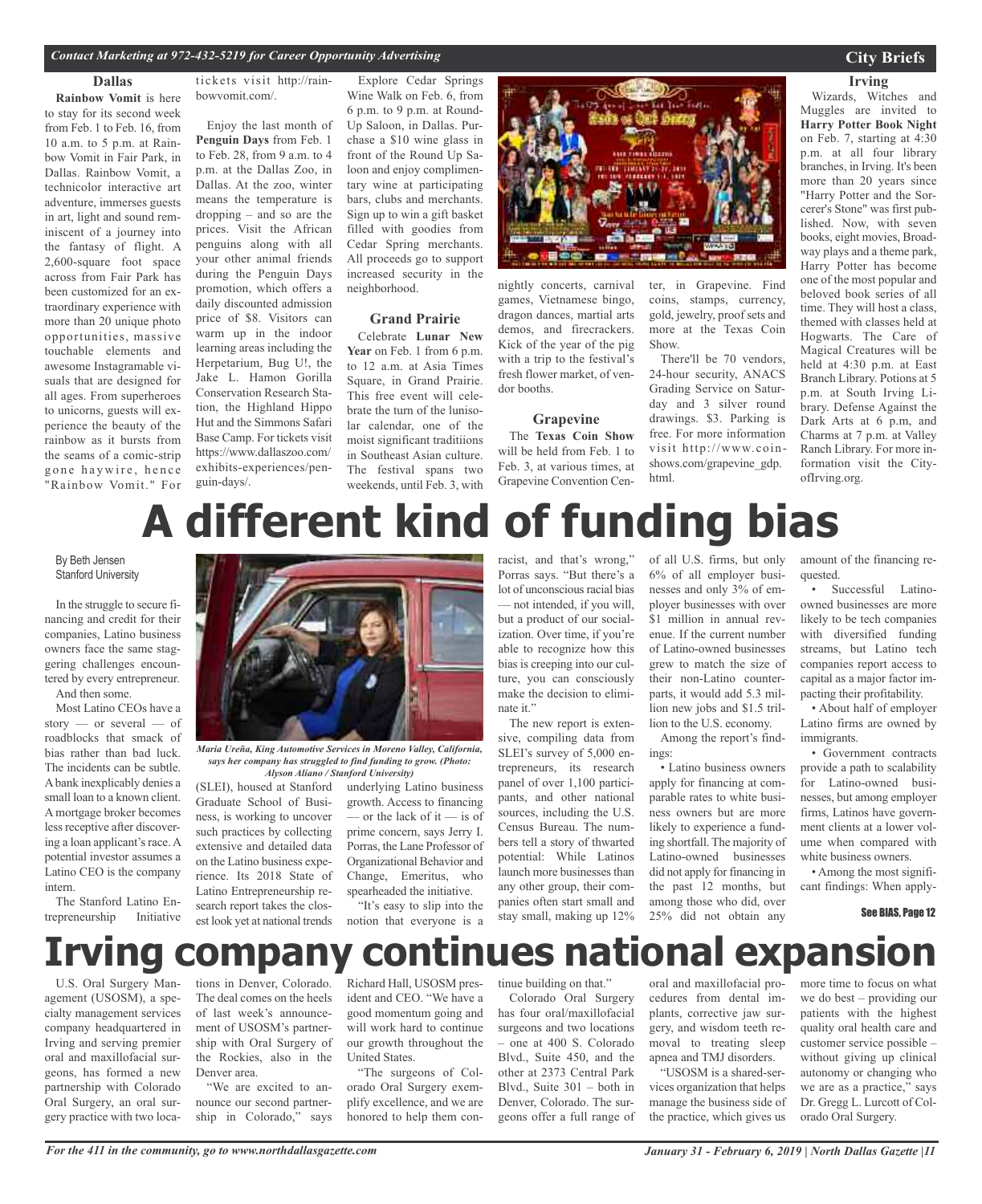# **How Americans Effected by the Government Shutdown Can Take Steps to Minimize Long-Term Damage to Their Credit**

*Tips from the experts at Experian*

Any change to your credit depends on whether you miss a payment, such as a mortgage, rent, credit card or car loan payment—and how late that payment is.

### **What if I Pay My Bill Late?**

One late payment most likely won't significantly impact your credit if your credit history is in good standing and it might not appear on your credit report at all. Lenders don't typically report late payments to the three credit bureaus (Experian, TransUnion, and

Equifax) unless payments are 30 days or more past due. If you pay late but within that 30-day window, you might get charged a late fee, and in some cases, your interest rate could increase, but those actions won't show up on your credit report.

### **Can the Credit Bureaus Help Me?**

Credit bureaus don't know which workers are furloughed, or whether or not a consumer is impacted by the shutdown. They receive payment information from lenders (or data furnishers), which are free to decide how or whether they will report late payments. (The one exception is servicers of federal student loans, which are required to report late payments to the credit bureaus.) Many banks and credit unionsthat work with federal employees are offering financial help for their customers affected by the government shutdown. That help might include low- or no-interest advances on paychecks and loans for employees who are running out of reserved savings.

**What You Can Do Now?** If you are a federal em-

ployee and feel that you're at risk of missing a mortgage, rent, car loan or any other type of bill payment, your first step should be to contact your lender. Here is a list of some of the mortgage lenders, banks, credit card issuers and credit unions offering assistance:

• American Express has a banner on their site offering help to their card members facing financial difficulties as a result of the shutdown. Customers who need assistance should reach out to their American Express customer care professionals via their mobile app or chat, or call the number on the back of their card.

• Bank of America has a dedicated site to work with customers on fee refunds, waivers, repayment plans, and loan modifications. Contact them at (844) 219-0690 or visit your local branch.

• Capital One has asked their customers to call them and has extended some loan payment due dates.

• Chase Bank has a special phone number—(888) 356- 0023—for impacted customers who may need a credit line or mortgage assistance.

• Citi provides a dedicated site with contact numbers to offer assistance to customers who are experiencing financial hardship.

• Citizens Bank has launched a dedicated government shutdown line for its impacted customers to call: (866) 991-0404.

• Democracy Federal Credit Union is offering a short-term emergency loan with 0% interest, loan extension or deferment, and free financial counseling for customers on

# **Carrollton expands adaptive programming offerings**

In an effort to better support its special populations, the City of Carrollton is expanding its adaptive programming offerings.

These programs will promote inclusiveness in Carrollton, thus furthering the City's vision to be the community that families and businesses want to call home.

This spring, the Carrollton Public Library is offering a Sensory Story Time every Wednesday through April 24 at 4:30 p.m. at Josey Ranch Lake Library (1700 Keller Springs Road). The interactive and educational story time is designed for children 3 years old and older who have sensory integration challenges, difficulty sitting still, difficulty in large groups, or who have Autism Spectrum Disorder (ASD). This summer, Sensory Playdate will be offered in place of Sensory Story Time every Wednesday at 4:30 p.m. at Josey Ranch Lake Library beginning Wednesday, June 5 through Wednesday, July 31. Both programs are free, but registration is required for Sensory Story Time.

The City's Parks & Recreation Department is also offering expanded adaptive programs this spring and summer. Rec Out! will be held on Tuesdays, February 12, April 9, June 11, and August 13 from 10:30 a.m. to 3:15 p.m. at Crosby Recreation Center

(1610 E. Crosby Road). The program will give participants 18 years old and older the opportunity to practice life, social, and communication skills, develop friendships, and participate in the community. Each program will include games, crafts, snacks, a lunch out, and an outing such as bowling or a visit to the trampoline park. The cost is \$20 for residents and \$22 for non-residents.

Free Sensory Friendly Movie Nights will be held on Wednesdays, February 27, April 24, June 26, and August 28 from 5:30-8 p.m. at the Senior Center (1720 Keller Springs Road). The movie nights will offer individuals with special needs and their families an opportunity to enjoy a movie in a welcoming and inclusive environment where the volume is lowered, the lights are raised, and moviegoers are welcome to move around, sing, and even dance.

This summer, individuals 18 years old and older with disabilities and their families, friends, and caregivers, are also invited to Dance! Beach Bash! on Friday, June 7 from 6:30-9:30 p.m. at Crosby Recreation Center. The event will feature a DJ, games, and snacks. The early registration cost is \$10, and the cost at the door will be \$13. Registration opens Monday, April 1 for residents and Monday,April 15 for non-residents.

the Stanford Latino Entrepreneurship Initiative - Education Scaling program (SLEI-Ed), for promising Latino business leaders interested in growing their companies. Two cohorts of 70 to 80 CEOs from around the U.S. attend the program annually. In addition to attending weekly webinars, the students spend three days at Stanford GSB, have access to personal mentors, and are introduced to SLEI's growing network of capital providers.

veloper. Job Loc: Dallas, TX.

> Available for employment at various client sites in US.

**Team Lead**

QualinfoTech

MS+2 or BS+5 (CS or related IT) Exp. to include HP Quality Center, SOAP UI, Guidewire, and SQL De-

Send resume to Qualinfotech solutions Inc., 8951 Cypresswaters Blvd, Ste 160, Dallas, TX 75019

### **Paid Internship opportunity for writers, college students in the Dallas Area**

The *North Dallas Gazette* has an internship

position available. The goal is to provide students and aspiring writers an opportunity to gain published clips, experience and professional feedback. The position is for up



to 20 hours a week at \$8.00 per hour. Applicants must have reliable transportation.

**Send resume and writing samples to: businessoffice@northdallasgazette.com**

# **BIAS**, continued from Page 11

ing for financing, 28% of Latino business owners receive full funding, compared with 48% of white business owners.

"That statistic stuck in my head," Porras says. "That's a huge gap. The question is why? There are a lot of successful Latino businesses out there, many of them good investments, but how do the funders get convinced of that and see the same level of risk you take when you fund a

white owner? That's a real challenge."

The insights being generated by SLEI's data are designed to inform research, policymakers, and capital providers. Through its new and growing research panel, SLEI aims to become a national connection portal and source of mentorship for business leaders looking to secure financing and scale their companies.

"Our research panel is

search analyst Marlene Orozco. "There's no other panel of Latino entrepreneurs like it. We're going to be building a forum of owners who can engage with each other all across the country — businesses of all sizes, in all industries with the goal of growing a sense of community and learning from each other." In collaboration with the

Latino Business Action Network, SLEI offers a sixweek online course, called

unique," says SLEI's lead re-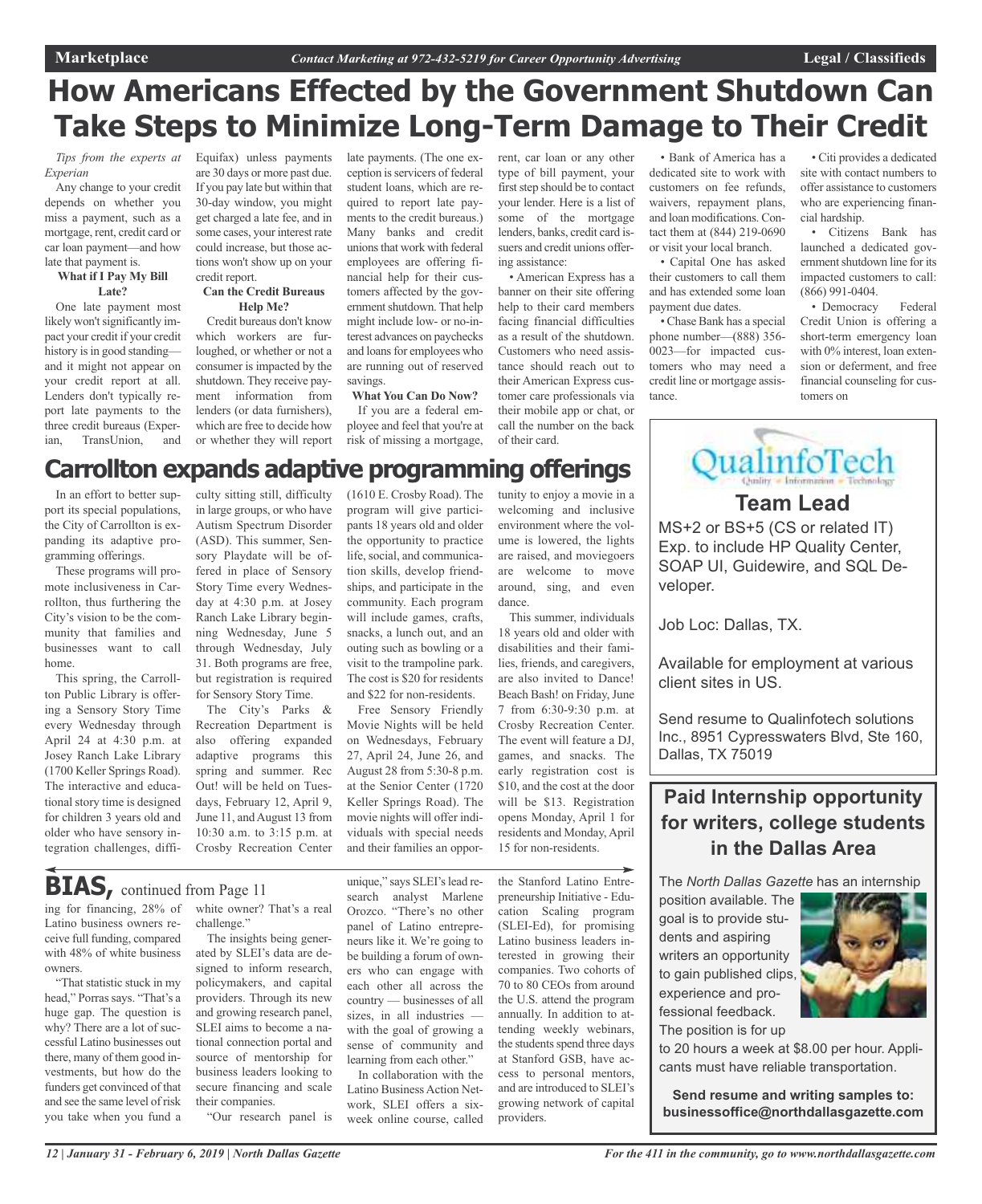IRVING

# **Upcoming DFW area job fairs**

### **Feb. 1 Hiring Drivers - Hiring Event**

The Hiring Drivers - Hiring Event will be held on Feb. 1 from 9 a.m. to 5 p.m. and Feb. 2 from 9 a.m. to 12 p.m. at Hampton Inn-Frisco N, in Frisco. You must have 3 years of truck driving experience, and a CDL. Benefits include retirement benefits or account, health insurance, and more. For more information visit Indeed.com.

### **Feb. 1 Bed Bath and Beyond Hiring Event - General Warehouse and Forklift Drivers**

The Hiring Event General Warehouse and Forklift Drivers will be held on Feb. 1 from 10 a.m. to 12 p.m. at 2900 S Valley Pkwy, in Lewisville. No Experience Needed for General Warehouse- Paid Training on site. Forklift drivers must have at least six months of material handling equipment and must pass company certification. For more information visit Indeed.com.

### **Feb. 5 Baylor Scott & White Health - RN Leader Meet and Greet**

TheBaylor Scott & White Health - RN Leader Meet and Greet will be held on Feb. 5 from 9 a.m. to 10 a.m. and 1 p.m. to 2 p.m. at Baylor Scott & White Medical Center, in Grapevine. They are looking for the following full-time positions: RN Telemetry, RN Oncology, and RN PCU. You must have a Current valid TX RN license and BLS. Dress code is Business Casual (slacks, button down, optional tie). Parking is available in the open lot or garage. Upon arrival, please make your way to Conference Rooms A and B.

### **Feb. 7 AmeriHome Career Fair Event**

The AmeriHome Career Fair Event will be held on Feb. 7 and Feb. 8 from 3 p.m. to 8 p.m. at Ameri-



home Mortgage, in Dallas. This event will be an open opportunity to learn more about what makes Ameri-Home Mortgage different from the rest. Learn more about career opportunities, succession plans, our collaborative culture, benefits review, and market-competitive compensation structures. Attendees will also have a chance to interview 1:1 with leadership members in Correspondent Lending, Consumer Direct Retail Sales, Operations, Technology, and other supporting departments. For more information visit https://chm.tbe.taleo.net/ch m03/ats/careers/v2/viewRe quisition?org=AMERI-HOME&cws=37&rid=524 &source=Indeed.com

### **Feb. 12 Registered Nurse (RN)- Virtual Job Fair**

The Registered Nurse (RN)- Virtual Job Fair will be held on Feb. 12 from 8 a.m. to 9 a.m., 12 p.m. to 1 p.m., and 8 p.m. to 9 p.m. Searching for an employer whose high standards match your own? Then your destination is clear—choose an Medical City Healthcare. We share a mission, a commitment to the communities we serve and a standard of excellence for providing compassionate patient care. And we've made it easy to learn more about our open nursing careers.

Chat with one of their recruiters from your smartphone, computer, or tablet, during whichever time works best for you! We have morning, afternoon and evening times currently available. Start the year on the right career path and register for a virtual hiring event today! You must have 1 year of nursing with an

**Attention Suppliers of Goods, Services and Construction Review Competitive Opportunities at https://garlandtx.ionwave.net www.garlandpurchasing.com 972-205-2415**

**TISEO PAVING COMPANY** 

419 E. Hwy. 80, Mesquite, TX 75150

Tel: (972) 289-0723 Fax (972) 216-5637

www.tiseopaving.com

Performing Concrete Street Paving

in the Metroplex Area

We Accept Subcontracting Bids

For All Public Works Projects

in the Dallas Area.

We Are Accepting Applications for Con-

crete Mixer Drivers and Heavy Equip-

ment Mechanics

**Equal Opportunity Employer** 

GARLAND

RN license. Please visit medicalcityhealthcare.com to sign up.

**Feb. 13**

**Arlington Job Fair** The Arlington Job Fair will be held on Feb. 13, from 11 a.m. to 2 p.m. at Holiday Inn Arlington NE-Rangers Ballpark, in Arlington. Open the doors of opportunity when you meet and interview with the top hiring companies in Arlington. This career fair will allow you to learn about the businesses that are hiring and what their hiring needs are. To register and find out more, visit Eventbrite.com.

### **Feb 27 Dallas Job Fair**

The Dallas Job Fair will be held on Feb. 27 from 10 a.m. to 2 p.m. at Embassy Suites Dallas Market Center, in Dallas. Open the doors of opportunity when you meet and interview with hiring managers at companies ranging from small local businesses to For-

forces for live video events

Repal Row & Stemmons with a

minagement

ner hoor.

### career fair will allow you to learn about the businesses that are hiring and what their hiring needs are. Tired of sending your resume over the web and not receiving any re-

tune 500 corporations. This

sponses back? By attending this event, you will be able to meet directly with hiring managers and get instant feedback on your resume and possibly even be hired on the spot.



*For the 411 in the community, go to www.northdallasgazette.com*

*January 31 - February 6, 2019 | North Dallas Gazette | 13*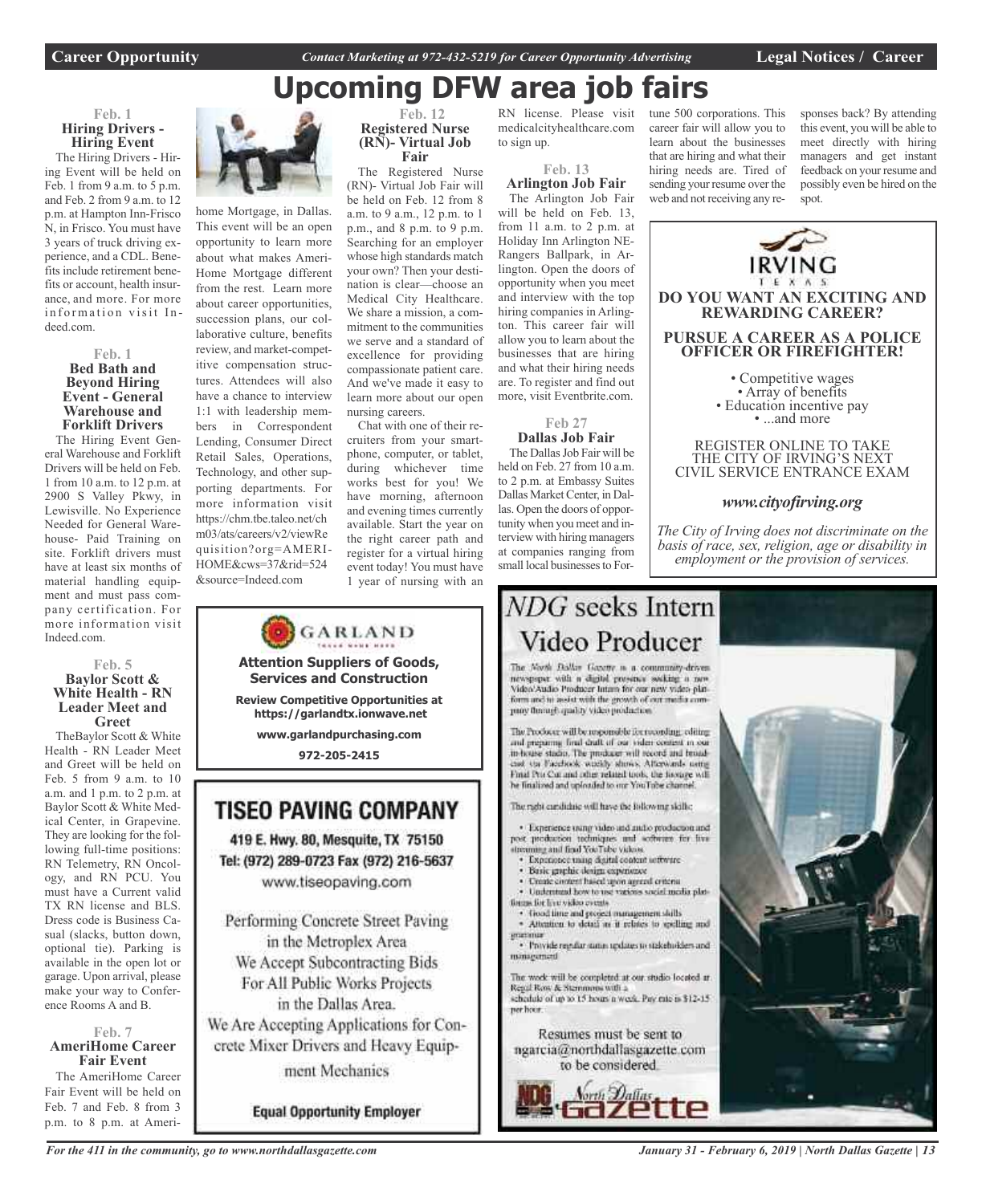### **Church Happenings** *For non-profit advertising rates, contact NDG Marketing at 972-432-5219*

### **BETHEL BIBLE FELLOWSHIP, CARROLLTON (A NEW PLACE TO BELONG)**

*NOTICE: New Year, New You, Pastor Woodson serves the community by providing "Professional Therapy and Counseling Services" on a "Sliding Fee" scale. To schedule an appointment call the Pastoral Counseling Center at 972-526-4525 or email the church at www.bethelbiblefelloswhip.org*

**February 3, 9:45 a.m.** Please join us in our quiet time, "Prayer and Meditation" followed by Morning Worship. You will be blessed and inspired as we celebrate service to God, our community and all mankind.

**February 6, 7 pm** Join us for Wednesday's Prayer and Bible Study Class with Senior Pastor Woodson, Pastor Larry Gardner and others as we complete the book "Boundaries" when to say yes or how to say no by Dr. Henry Cloud and Dr. John Townsend with supporting chapters and verses. Spiri-

*Church*

*Happenings*

*is a weekly cal-*

*endar of reli-*

*gious services*

*produced by the*

*North Dallas*

*Gazette.*

*To make*

*additions or*

*corrections to*

*the calendar,*

*contact:*

*religion@ north-*

*dallasgazette.com*

tual maturity is God's desire for you; it's Time to Grow in the Word of God.

Dr. Terrance Woodson, Senior Pastor 1944 E. Hebron Parkway Carrollton, TX 75007 972-492-4300 www.bethelbiblefellowship.org

 $\overline{\phantom{a}}$  , and the set of the set of the set of the set of the set of the set of the set of the set of the set of the set of the set of the set of the set of the set of the set of the set of the set of the set of the s

### **FELLOWSHIP CHRISTIAN CENTER CHURCH IN ALLEN "THE SHIP"**

**February 3, 9:45 a.m.** You are invited to join us in our Sunday Morning Services as we praise and worship God in the Joycie Turner Fellowship Hall, followed by our Worship Services; and bring someone with you, you will be blessed. It's for God's glory and honor.

**February 6, 7 pm** Join us in our Wednesday's 12 Noon-Day Live, Prayer and Bible Study class and/or our Wednesday Night Live, Prayer and Bible Study at 7 p.m. to learn more about God's Word. Be encouraged by

God's plan for your maturity and His glory; and most of all; be prepared to grow.

Dr. W. L. Stafford, Sr., Ed. D. Senior Pastor 2450 K Avenue #300 Plano, TX 75074 972-379-3287 www.theship3c.org

### **INSPIRING BODY OF CHRIST CHURCH, Let's Go Fishing! MATTHEW 4:19**

 $\overline{\phantom{a}}$  , and the set of the set of the set of the set of the set of the set of the set of the set of the set of the set of the set of the set of the set of the set of the set of the set of the set of the set of the s

### **February 1, 8 p.m.** All men are invited to

Men's Ministry meeting each Friday night at 7 p.m., (IBOC promotes proactive male leadership.)

**February 3, 10 a.m.** Please join us for our Baby Christening Service. And, don't forget to invite family and friends to join us for our



## **Cemetary Space Broker will make you offer on your cemetery plot**

Dennis Jarvis / Flickr

• Inherited plot and can't sell it? • Bought plot years ago and your plans have changed? • Singles space or Side by Side spaces is okay. We will make you a "cash offer" on your cemetery plot today! If you get voice mail-leave message phone number and information on cemetery space. We will get back to you

**Call Us Today!!!!!!!! 972.432.5219**

Morning Worship as we celebrate our Lord and Savior, Jesus Christ.

**February 4, 7 p.m.** You are invited to Monday School to see what God has to say to us and to ring in the New Year.

Pastor Rickie Rush 7701 S Westmoreland Road Dallas, TX 75237 972-372-4262 www.Ibocchurch.org

### **MT. OLIVE CHURCH OF PLANO (MOCOP) (Uniting the Body of Christ for World Impact)**

 $\mathcal{L}$  , and the set of the set of the set of the set of the set of the set of the set of the set of the set of the set of the set of the set of the set of the set of the set of the set of the set of the set of the set

**February 3, 10 a.m.** Join us for Morning Worship Service as we praise and worship God for His Honor and His glory. Don't forget to comeback at 7 p.m. for our Brazilian Church.

**February 6, 7 pm** You're invited to our New Year Wednesday's Bible Study class; you will learn what God has to say to us. Come to be encouraged by God's plan for your spiritual growth and His glory.

Dr. Sam Fenceroy, PhD Senior Pastor and Pastor Gloria Fenceroy 300 Chisholm Place Plano, TX 75075 972-633-5511 www.mocop.org

### **SHILOH MBC IN PLANO (WHERE COMMUNITY BECOMES FAMILY)**

 $\mathcal{L}_\text{max}$  , which is a set of the set of the set of the set of the set of the set of the set of the set of the set of the set of the set of the set of the set of the set of the set of the set of the set of the set of

Come and connect to God through Shiloh; grow in Christ through the study of God's Word; and Serve God through service to each other and to the world.

John 12:26.

Our church ministries offer opportunities for motivation and growth; join us and see. Be blessed of the Lord.

### **February 3, 8 and 11 am**

You are invited to our Worship Services as we honor God for His goodness and faithfulness

### **February 6, 7 pm**

You're invited to our Wednesday's Bible Study class; you will learn what God has to say to us. Come to be encouraged by God's plan for your spiritual growth and His glory.

Dr. Isaiah Joshua, Jr. Senior Pastor 920 E. 14th Street Plano, TX 75074 972-423-6695 www.smbcplano.org

NDG now has a "Special Advertising Package" for churches and non-profit organizations that need to let the community know about your Special Event.

### Opportunity You Can Measure...

### **Church Events**

- Church Anniversary
- Pastor's Anniversary
- Women's Day
- Men's Day

### **Non-Profit Org. Events**

- Fundraisers
- (Concerts)
- Special Events
- (Personal or Community)

## Special Rate \$199

(Black & White, per insertion) Ad size - 4.905"x 6"(Quarter Page, B&W) (NOTE: Color Ad \$75 extra per inserion) Production disclaimer - NDG ad meake-ready is not included in promotion. Layout/production of "copy ready"ad will be a nominal extra cost. E-mail ad copy to: Marketing@NorthDallasGazette.com or call our Marketing Department today!

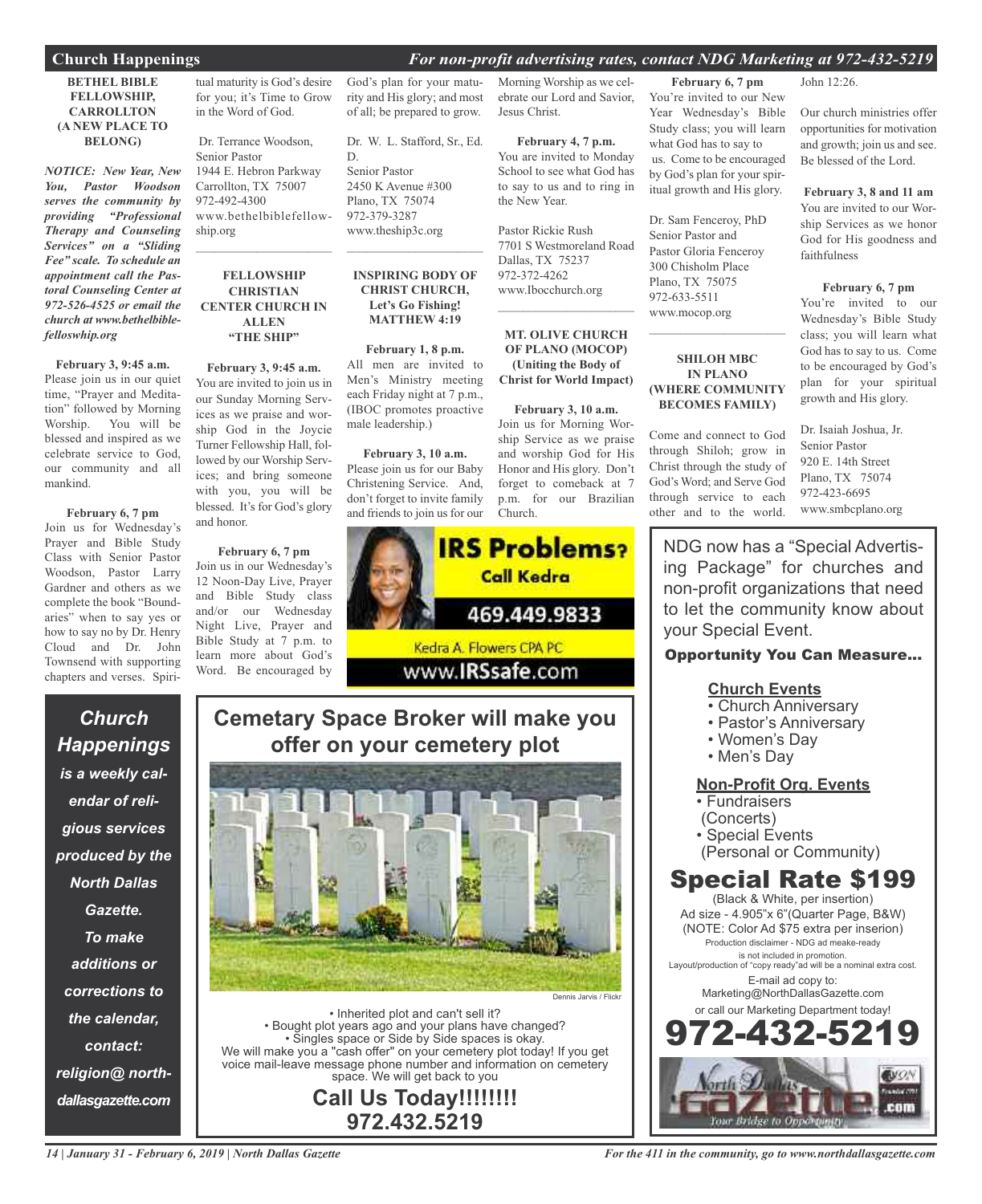# **It's practical to be peaceable**



*Send email to: businessoffice@ northdallasgazette.com to sign up for Sister Tarpley's weekly electronic newsletter.*

NOTE: As we pause to celebrate the life of Dr. Martin L. King, Jr. It's hard to find a man more peaceful than he was. So much is in the news about road rage, killings, government shutdowns, etc. Therefore, we can learn a valuable lesson when we consider that . . .

Blessed are the peacemakers: for they shall be called the children of God. Matthew 5:9.

It has been told that after listening to some children hollering and screaming at each other while talking on the phone, a man wondered why the guardian didn't stop them.

And, while listening to another young lady describe her employer's conduct during her, "first and last day" of employment on that job; the man wondered why an employer would speak to a "first day, especially," employee in that manner.

After all, a peaceable individual speaking in a calm voice initiates good will and actively promotes peace within a home or a place of business.

Individuals learn by watching the actions of others; some are lead to think that to get along with people and to succeed in this world, one must be intimidating, abusive, aggressive, mean-spirited and even violent.

Hence, all the current abusive behavior and death of children in homes, at the daycare and at school are seen. There are even abuses and deaths of individuals in business offices, on the street, in stores, etc.

It is wise to do unto others as you would have them do unto you; "The Golden Rule" of life.

To be peaceable means having a Calmness of Heart: "A sound heart is the life of the flesh. Proverbs  $14:30(a)$ .

Many medical reports indicate that anger and hostility can become triggers for strokes and heart attacks. One journal, speaking of people with heart disease, compared explosive anger to poison.

It stated that, "Getting really mad can mean getting really sick." Violence, anger, and frustration can cause sleep problems, stress, stomach and nervous conditions which can affect



*Life's Blueprint?"*

one's health.

On the other hand, those who pursue peace can develop "a calm heart" and reap many helpful benefits. Learning God's purpose

for a peaceful world and developing a new attitude can do wonders for cultivating a calm heart.

God's word, doctors, and many individuals can tell you from personal experience as well, that developing a peaceable spirit can improve your emotional, physical and spiritual health. Ephesians 4:22-24; Isaiah 65:17; Micah 4:1-4, and Proverbs 15:13

Happier relationships with others will benefit when you display a peaceable spirit. "Let all bitterness, wrath, anger, clamor (screaming) and evil speaking, be put away from you, with all malice:

And be ye kind one to another, tenderhearted, forgiving one another, even God for Christ's sake hath forgiven you." Ephesians 4:31 & 32.

Those who display an aggressive, mean-spirited behavior and abusive speech often drive others away and find themselves along, without dependable friends, family, co-workers and employees.

When a person is enraged he/she stirs up contention, but one that is slow to anger quiets down quarreling.

Hope for the Future: A peaceable spirit shows honor and respect for mankind; and for the expressed Will of God. "Depart from evil, and do good; seek peace, and pursue it." Psalm 34:14.

When we acknowledge God and learn to obey His

ciency. Finally, she has budgetary qualifications not often touted by political candidates.

"I am low income myself," Alexander said. "I bought my first house at 26 through a program designed for low income homebuyers. People who don't have a lot of money learn to monitor money very well."

Alexander has already gotten out and started beating the streets on the campaign rail. She will be hosting a meet-and-greet on Saturday, Feb.2 at Shady's Burgers (9661 Audelia Rd. in Dallas) at 1 p.m.

life-giving teachings, this opens the door to a personal friendship with Him and with mankind.

With a strong relationship with God, we gain "the Peace of God" which is an excelling peace regardless of the challenges that life may bring.

Yes, it's practical to be peaceable, and then we can experience a 'calm heart', a 'meaningful relationship' and a 'solid hope for the future'. These blessings can be yours when you do your best to "be peaceable with all men."



**Look for NDGTV at NorthDallasGazette.com**







SMBC: A church Focused on Excellence while Teaching<br>the Word, Preaching the Gospel, Reaching the World

Worship Times: 8 and 11 a.m. Sunday School: 9:45 a.m. Mid-week: Wednesday at 7:00 p.m. Youth Church: Every 3rd, 4th, and 5th Sunday at 10:45 a.m. AWANA: Wednesday at 6:30 p.m. Contact Information: 972-423-6695 www.smbcplano.org

## **ALEXANDER,** continued from Page <sup>1</sup>

said. "Dallas is a city with works. tons of childhood poverty. People are scared to talk about it, because it brings up an ugly part of our history."

Mental health, homelessness, affordable housing and infrastructure are the key components of her platform. She believes the work she is currently doing for the county is valuable, but said she wants to be able to do more to address the underlying systemic problems which contribute to the flow of young people into the system where she currently

But Alexander is heading toward the horseshoe at a time when the city is facing financial issues, and a police department struggling both to maintain enough officers and overcome recent negative incidents with minorities.

"The people who are bad apples must be dealt with," Alexander said. "At the same time the police department needs our support. Ultimately we have to restore the trust between the police and the community. I think community policing is a must, and we need to keep our officers from having to go outside their realm of duty, such as mental health."

And as an example of how issues end up being tied together, Alexander points out that the current approach to mental health problems in the city cost the taxpayers up to \$300 per day in hospital expenses. She has spent time as a board member of a nonprofit where part of her responsibility was looking at the budget, both in terms of accountability and effi-

*For the 411 in the community, go to www.northdallasgazette.com*

Islah Joshua, Jr. Fustor